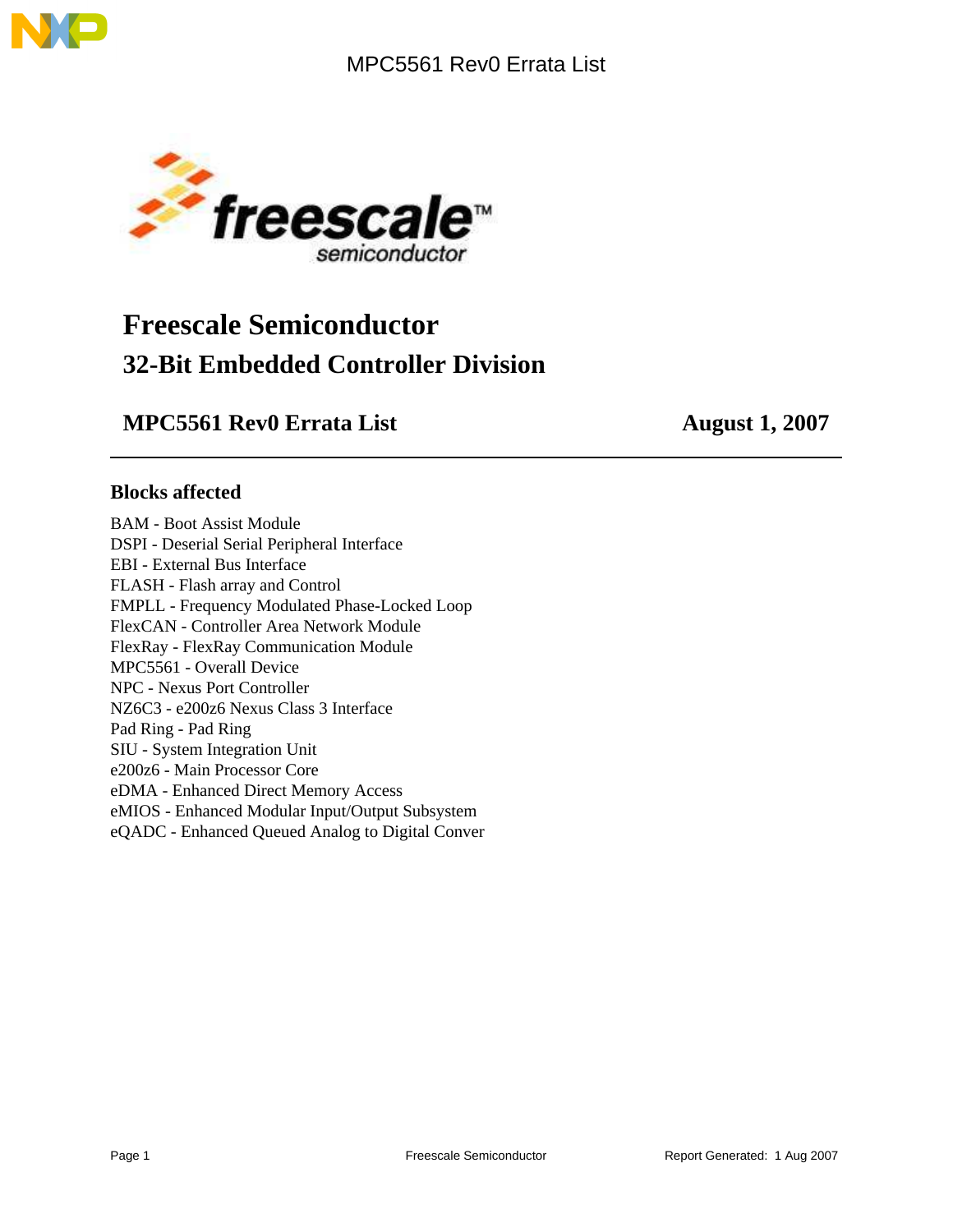

# <span id="page-1-0"></span>**Errata and Information Summary**

- [Errata 2297](#page-4-0) [BAM: Serial download unavailable to last 16 bytes \(4 words\) of System RAM](#page-4-0)
- [Errata 6049](#page-4-1) [BAM: VLE added to the LENGTH field during serial boot message](#page-4-1)
- [Errata 4127](#page-5-0) [DMA: New features added](#page-5-0)
- [Errata 4535](#page-6-0) [DMA: Some new features do not function as specified](#page-6-0)
- [Errata 1123](#page-6-1) [DSPI: Changing CTARs between frames in continuous PCS mode causes error](#page-6-1)
- [Errata 2264](#page-7-0) [DSPI: Using DSPI in DSI mode with MTO may cause data corruption](#page-7-0)
- [Errata 3397](#page-8-0) [DSPI: Serialization \(DSI\) features not implemented](#page-8-0)
- [Errata 4022](#page-8-1) [DSPI: DSPI\\_B pins split to separate supply, VDDEH10](#page-8-1)
- [Errata 1874](#page-9-0) [EBI: Additional Address lines available](#page-9-0)
- [Errata 2823](#page-9-1) [EBI: Do not access external resources when the EBI is disabled](#page-9-1)
- [Errata 3111](#page-10-0) [EBI: Dual controller mode cannot be guaranteed under all conditions](#page-10-0)
- [Errata 3839](#page-10-1) [EBI: Timed out accesses \(external TA only\) may generate spurious TS\\_B pulse](#page-10-1)
- [Errata 1745](#page-11-0) [FLASH: The ADR register may get loaded with a flash address even through no ECC](#page-11-0) [error has occurred](#page-11-0)
- [Errata 2371](#page-12-0) [FLASH: Large blocks limited to 1,000 Program/erase cycles](#page-12-0)
- [Errata 2419](#page-12-1) [FLASH: Minimum Programming Frequency is 25 MHz](#page-12-1)
- [Errata 715](#page-13-0) [FMPLL: LOLF can be set on MFD change](#page-13-0)
- [Errata 4527](#page-13-1) [FMPLL: Oscillator Gain Increased](#page-13-1)
- [Errata 3138](#page-14-0) [FlexCAN: New feature Transmit \(TX\)/Receive \(RX\) Warning Interrupts](#page-14-0)
- [Errata 3566](#page-14-1) [FlexCAN: New feature Self reception disable](#page-14-1)
- [Errata 3567](#page-15-0) [FlexCAN: New feature Individual RX matching and Message Queuing](#page-15-0)
- [Errata 3617](#page-15-1) [FlexCAN: New Feature Individual Message Mask Registers](#page-15-1)
- [Errata 4414](#page-16-0) [FlexCAN: Corrupt ID may be sent in early-SOF condition](#page-16-0)
- [Errata 3657](#page-17-0) [FlexRay: A boundary violation frame followed by a valid startup frame during the](#page-17-0) [startup phase may cause an abort of the startup](#page-17-0)
- [Errata 4128](#page-17-1) [FlexRay: Slot Status of Double Transmit Message Buffers updated incorrectly](#page-17-1)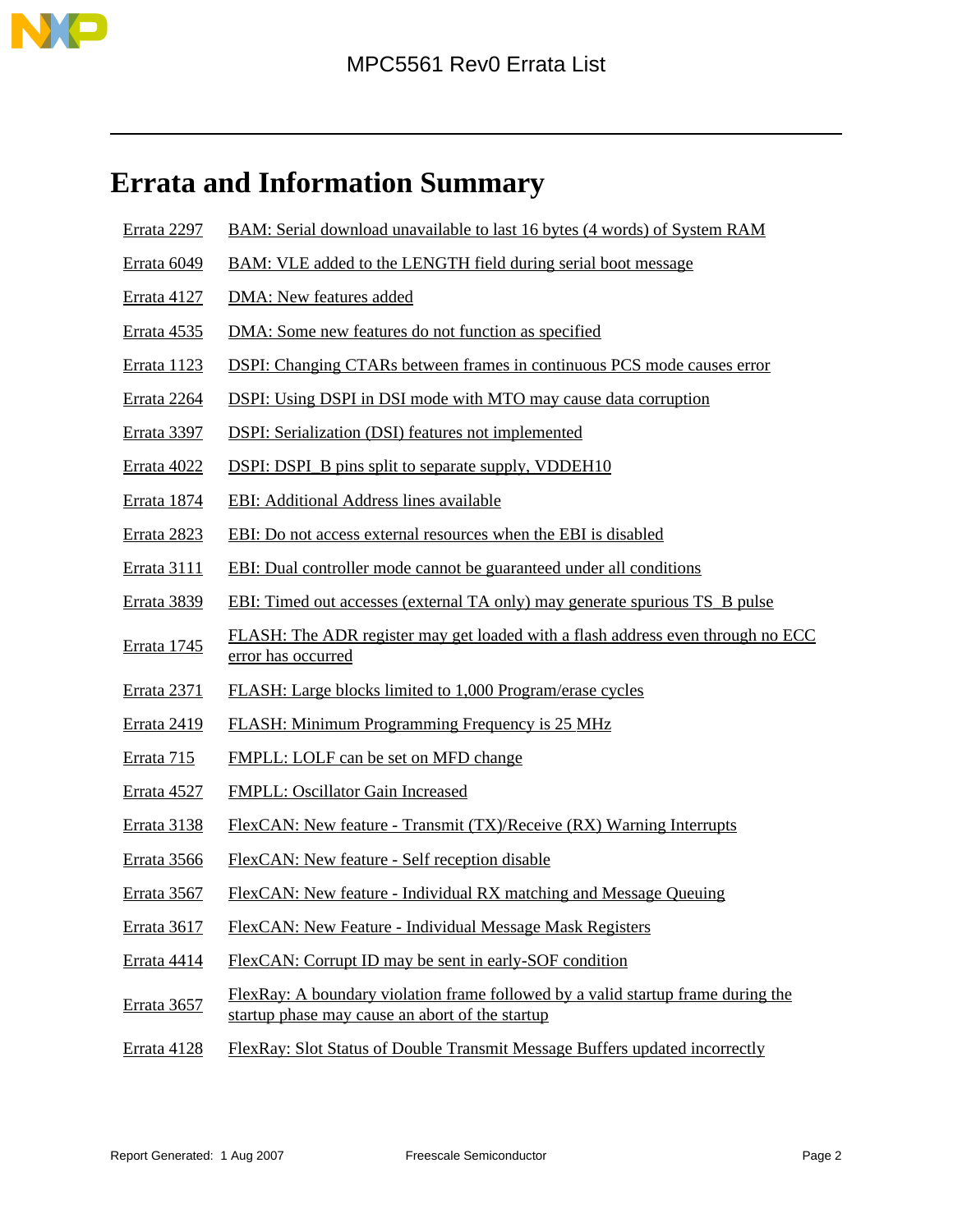

[Errata 5049](#page-18-0) FlexRay: System memory overwrite may occur when frame is received with boundary [violation](#page-18-0) [Errata 5755](#page-19-0) [FlexRay: Incorrect received frame may be marked as valid](#page-19-0) [Errata 5890](#page-20-0) [FlexRay: System memory overwritten or invalid data transmitted after timeout of](#page-20-0) [system memory read access](#page-20-0)  [Errata 5891](#page-21-0) [FlexRay: System memory access immediately timed out if SYMATOR\[TIMEOUT\] set](#page-21-0) [to 0x1F](#page-21-0) [Errata 3982](#page-22-0) [MPC5561: SIU\\_MIDR\[PARTNUM\] is 5561, \[MASKNUM\] is 0x00,](#page-22-0)  $DID[PIN]=0x161$ [Errata 4387](#page-22-1) [MPC5561: VSTBY pin current is higher than expected](#page-22-1) [Errata 1800](#page-22-2) NPC: MCKO DIV can be set to  $0x0$  (1X MCKO) [Errata 108](#page-23-0) [NZ6C3: No indication of an exception causing a Nexus Program Trace \(PT\) message](#page-23-0) [as opposed to a retired branch instruction causing a PT message.](#page-23-0) [Errata 1580](#page-24-0) [NZ6C3: RDY requires TCK to transition](#page-24-0) [Errata 2273](#page-24-1) [NZ6C3: No sync message generated after 255 direct branch messages in history mode](#page-24-1) [Errata 2706](#page-25-0) NZ6C3: Data Trace of stmw instructions may cause overruns [Errata 63](#page-25-1) [Pad Ring: Possible poor system clock just after POR negation.](#page-25-1) [Errata 64](#page-26-0) [Pad Ring: RSTOUT is 3-stated during the power-on sequence.](#page-26-0) [Errata 3545](#page-26-1) [Pad Ring: FlexRay pins changed to MH type](#page-26-1) [Errata 3644](#page-27-0) [Pad Ring: SCI\\_A available on CAN\\_A pins \(GPIO\[83:84\]\)](#page-27-0) [Errata 4381](#page-27-1) [Pad Ring: Pin behavior during power sequencing](#page-27-1) [Errata 2854](#page-28-0) [SIU: ECCR\[ENGDIV\] field extended to eight bits](#page-28-0) [Errata 3276](#page-28-1) [SIU: ENGCLK alternate source select bit added to SIU\\_ECCR](#page-28-1) [Errata 3685](#page-29-0) [SIU: CRSE bit added to the SIU Configuration Register](#page-29-0) [Errata 507](#page-29-1) [e200z6: Core renamed from e500z6](#page-29-1) [Errata 2312](#page-30-0) [e200z6: MMU has 32 Table Entries](#page-30-0) [Errata 3565](#page-30-1) [e200z6: Way Access Mode bit added to the Cache](#page-30-1) [Errata 3568](#page-31-0) [e200z6: Cache can be configured as 4-way by 256 or 8-way by 128](#page-31-0) [Errata 4075](#page-31-1) [e200z6: VLE added to core](#page-31-1)  [Errata 5256](#page-32-0) [e200z6: New SPE Instructions Added](#page-32-0)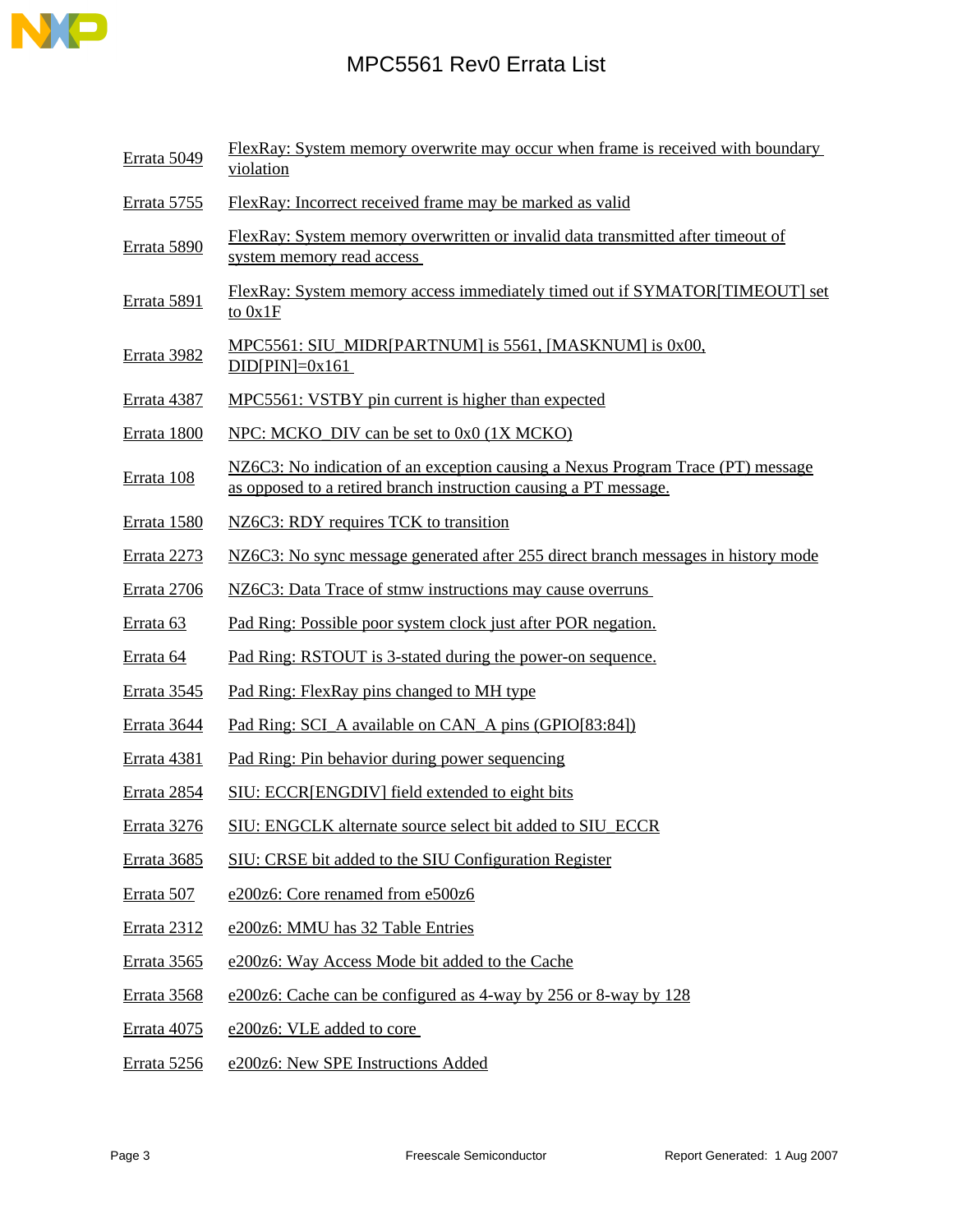

- [Errata 5093](#page-33-0) [eDMA: BWC setting may be ignored between 1st and 2nd transfers and after the last](#page-33-0) [write of each minor loop.](#page-33-0)
- [Errata 2305](#page-33-1) [eMIOS: OPMWC unable to produce close to 100% duty cycle signal](#page-33-1)
- [Errata 1742](#page-34-0) [eQADC: 50% reference channels reads 20 mv low](#page-34-0)
- [Errata 2878](#page-34-1) [eQADC: conversions of muxed digital/analog channels close to the rail](#page-34-1)
- [Errata 4050](#page-35-0) [eQADC: Leakage if any other supply/pin is greater than 0.6V above VDDA](#page-35-0)
- [Errata 3819](#page-35-1) [eQADC : 25% calibration channel sampling requires at least 64 sampling cycles](#page-35-1)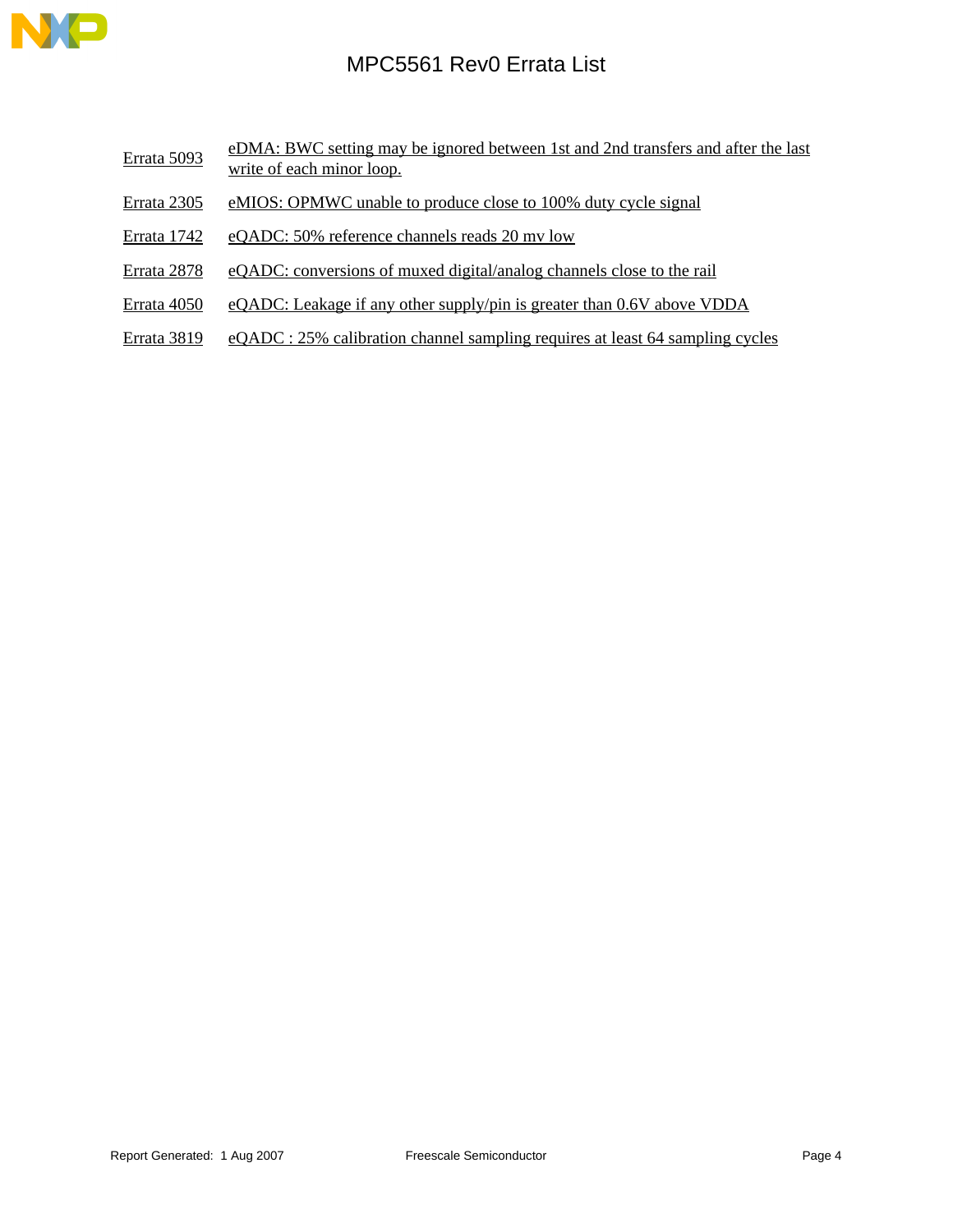# **Errata and Information Details**

## <span id="page-4-0"></span>**Errata 2297**

### **Customer Information**

**TITLE:** BAM: Serial download unavailable to last 16 bytes (4 words) of System RAM

### **DESCRIPTION:**

When using the BAM Serial boot download feature, the BAM initializes an additional 4 32-bit words after the end of the downloaded records. This is done to insure that if the core fetches the last instruction of the downloaded code from the internal SRAM while executing the code, it will not prefetch instructions from memory locations that have not been initialized.

Note: if the download image has the exact same size as the internal SRAM, the 20 bytes at the beginning of the SRAM will be written with zero value due to incomplete memory decoding.

### **WORKAROUND:**

When using the Serial download feature of the BAM, make sure that the maximum address of the downloaded code does not exceed the end address of the SRAM minus 16 bytes.

### [Back to summary list](#page-1-0)

## <span id="page-4-1"></span>**Errata 6049**

### **Customer Information**

**TITLE:** BAM: VLE added to the LENGTH field during serial boot message

### **DESCRIPTION:**

In serial boot mode, tools download 3 pieces of information: a 64-bit password, followed by a 32-bit start address, and then a 32-bit download length (LENGTH). On devices that support the Variable Length Encoded (VLE) instruction set, the 32-bit LENGTH field has been changed to a 1-bit VLE bit followed by a 31-bit LENGTH. The VLE bit replaces what was the MSB of the LENGTH. Setting the VLE bit to 1 indicates that the downloaded code should be run in VLE mode. Leaving VLE a 0 indicates that the downloaded code should be run in BookE/classic Power Architecture instruction set mode. When the VLE bit is set to 1 the BAM programs EBI, RAM and Flash MMU TLB entries (# 1,2 and 3) with the VLE attribute.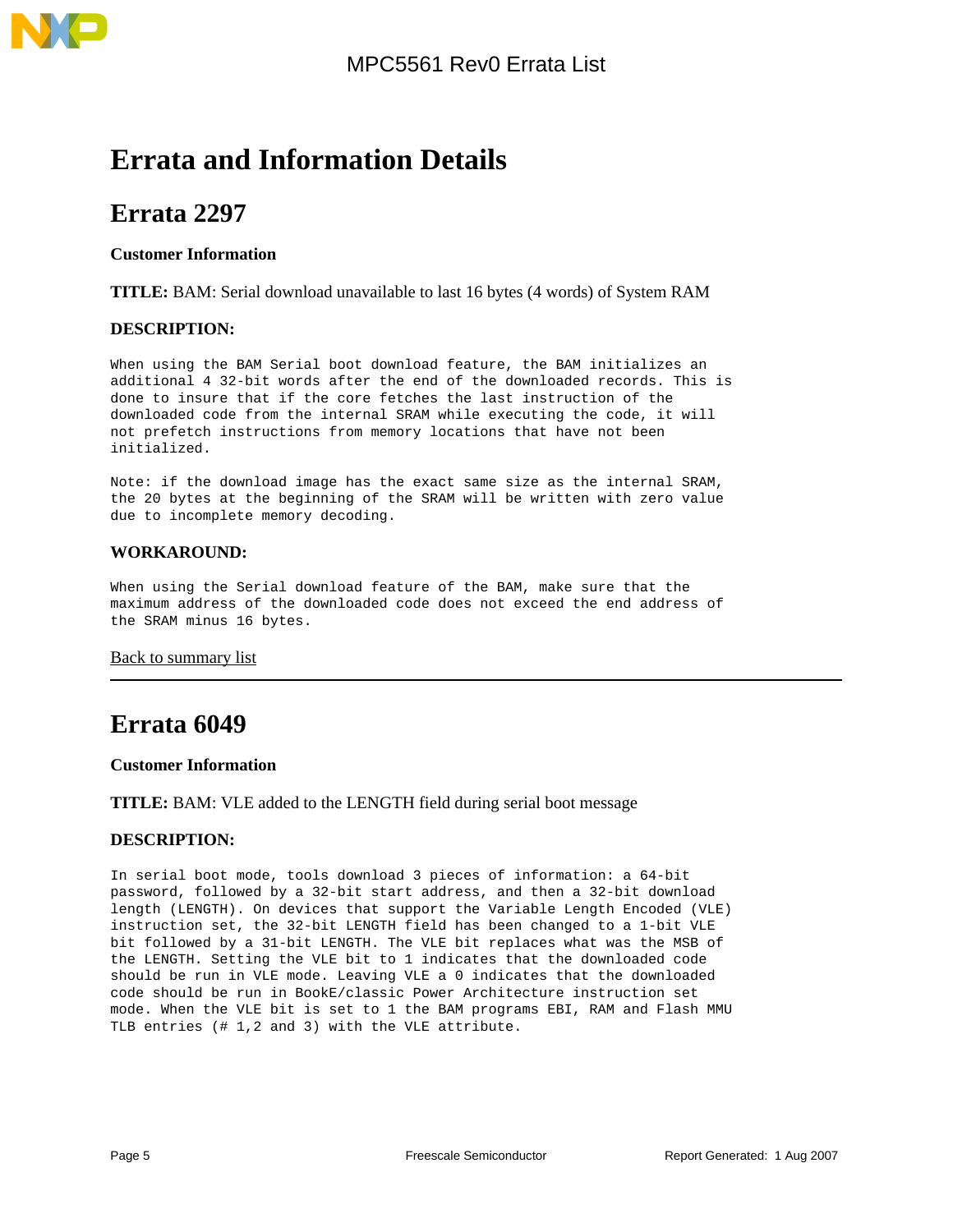

### **WORKAROUND:**

Set the VLE bit (MSB of the 32-bit LENGTH) in the serial boot download data if the code being downloaded uses (was written in) VLE instructions.

[Back to summary list](#page-1-0)

## <span id="page-5-0"></span>**Errata 4127**

**Customer Information**

**TITLE:** DMA: New features added

### **DESCRIPTION:**

New bits have been added to the eDMA Control Register (EDMA\_CR) and the eDMA Error Status Register (EDMA\_ESR). A Cancel Transfer bit (EDMA\_CR[CX]) was added to allow software to cancel the current data transfer of the executing channel and forcing the minor loop to be complete. The Cancel Transfer with Error bit (EDMA\_CR[ECX]) was added to allow software to cancel the current data transfer just as EDMA\_CR[CX] except that the transfer cancels with error and Tranfer Cancel Error flag (EDMA\_ESR[ECX]) is set. An Enable Minor Loop Mapping bit (EDMA\_CR[EMLM]) was added to enable minor loop mapping which changes the structure of TCD word2. A Continuous Link Mode bit (EDMA\_CR[CLM]) was added to enable continuous link mode which allows a channel to link to itself at the completion of a minor loop without going through channel arbitration. A Halt bit (EDMA\_CR[HALT]) was added to allow halting of DMA operations by stalling the start of any new channels. A Halt on Error bit (EDMA\_CR[HOE]) was added to allow any error to cause the EDMA CR[HALT] bit to be set.

A new bit was added to the eDMA Channel Priority Registers (EDMA\_CPRn). A Disable Preempt Ability bit (EDMA\_CPRn[DPA]) was added to disable the ability for that specific channel to preempt any channel, regardless of channel priority.

A new bit was added to the eDMA Set Enable Request Register (EDMA\_SERQR), eDMA Clear Enable Request Register (EDMA\_CERQR), eDMA Set Enable Error Interrupt Register (EDMA\_SEEIR), eDMA Clear Enable Error Interrupt Register (EDMA\_CEEIR), eDMA Clear Interrupt Request Register (EDMA\_CIRQR), eDMA Clear Error Register (EDMA\_CER), eDMA Set Start Bit Register (EDMA\_SSBR), and eDMA Clear Done Status Bit Register (EDMA\_CDSBR). Each of these registers now have a NOP bit (bit 0) added to allow these 8-bit registers to be written using 32-bit writes without unwanted operations.

TCD word2 can be programmed via EDMA\_CR[EMLM] to have a new structure. TCD word2 can now be comprised of a Source Minor Loop Offset Enable bit (SMLOE), a Destination Minor Loop Offset Enable bit (DMLOE), a 20-bit Minor Loop Offset field (MLOFF), and a 10-bit minor loop byte transfer count (NBYTES).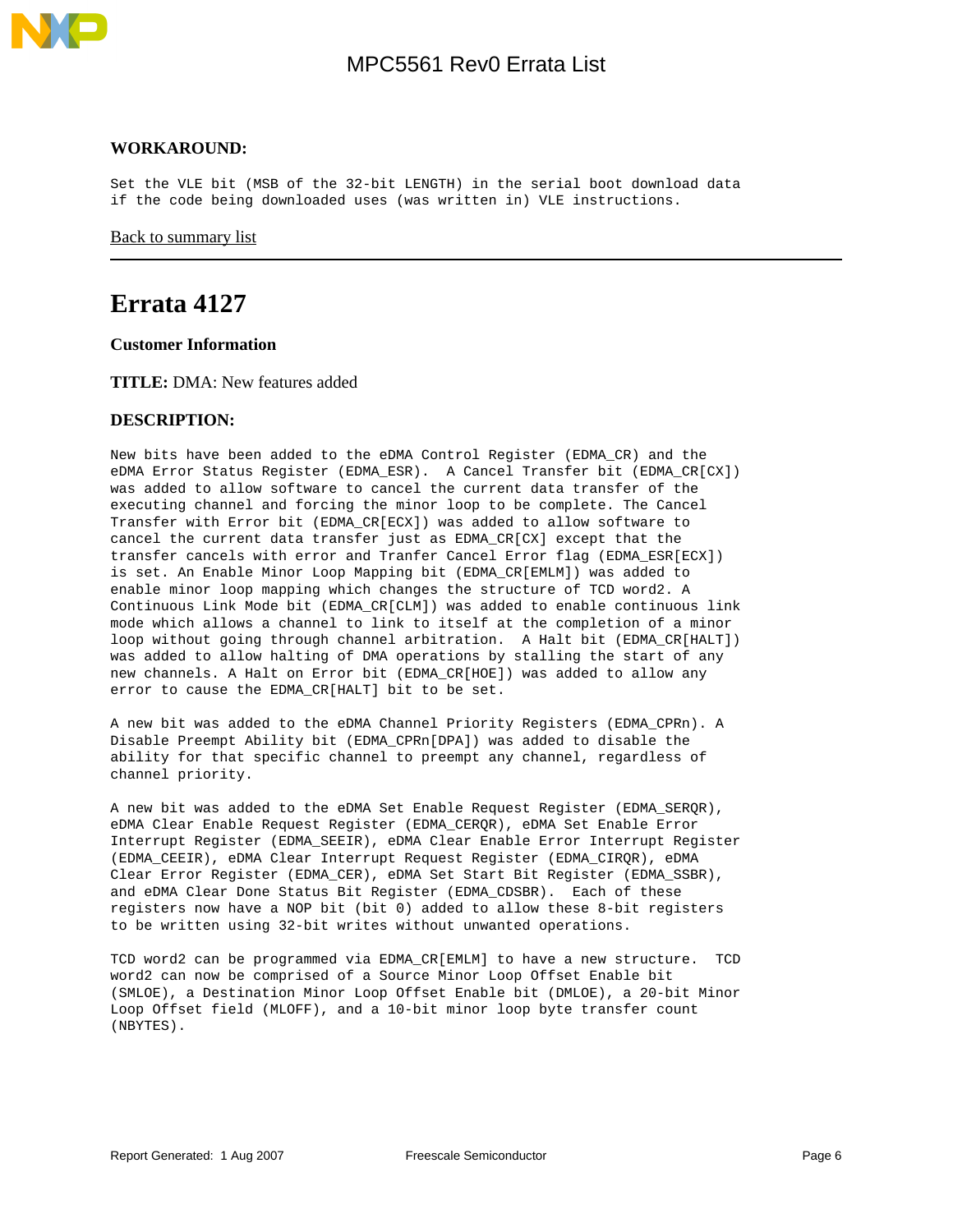

A new register, eDMA Hardware Request Status Register Low (EDMA\_HRSL), has been added at eDMA Base Address + 0x34, 0xFFF4\_4034, which provides at a bitmap for the 32 eDMA channels to allow software the ability to monitor the status of hardware requests.

### **WORKAROUND:**

Do not write software that makes use of these new features if compatibility to devices with eDMA modules that do not support these features is desired.

[Back to summary list](#page-1-0)

### <span id="page-6-0"></span>**Errata 4535**

### **Customer Errata**

**TITLE:** DMA: Some new features do not function as specified

### **DESCRIPTION:**

The Cancel Transfer with Error bit (EDMA\_CR[ECX]) does not function correctly. Reading of the Cancel Transfer bit (EDMA\_CR[CX]) does not give status of when cancel has been honored. The NOP bits in Set Enable Request Register (EDMA\_SERQR), Clear Enable Request Register (EDMA\_CERQR), Set Enable Error Interrupt Register (EDMA\_SEEIR), Clear Enable Error Interrupt Register (EDMA\_CEEIR), Clear Interrupt Request Register (EDMA\_CIRQR), Clear Error Register (EDMA\_CER), Set Start Bit Register (EDMA\_SSBR), and Clear Done Status Bit Register (EDMA\_CDSBR) do not function correctly.

### **WORKAROUND:**

EDMA\_CR[ECX] should not be used and doing so can cause unexpected results. Software should poll the TCD.ACTIVE bit to determine when the cancel of the executing channel has been honored. Software should not use the NOP bits in SERQR, CERQR, SEEIR, CEEIR, CIRQR, CER, SSBR, and CDSBR and doing so can cause unexpected results.

[Back to summary list](#page-1-0)

## <span id="page-6-1"></span>**Errata 1123**

#### **Customer Errata**

**TITLE:** DSPI: Changing CTARs between frames in continuous PCS mode causes error

### **DESCRIPTION:**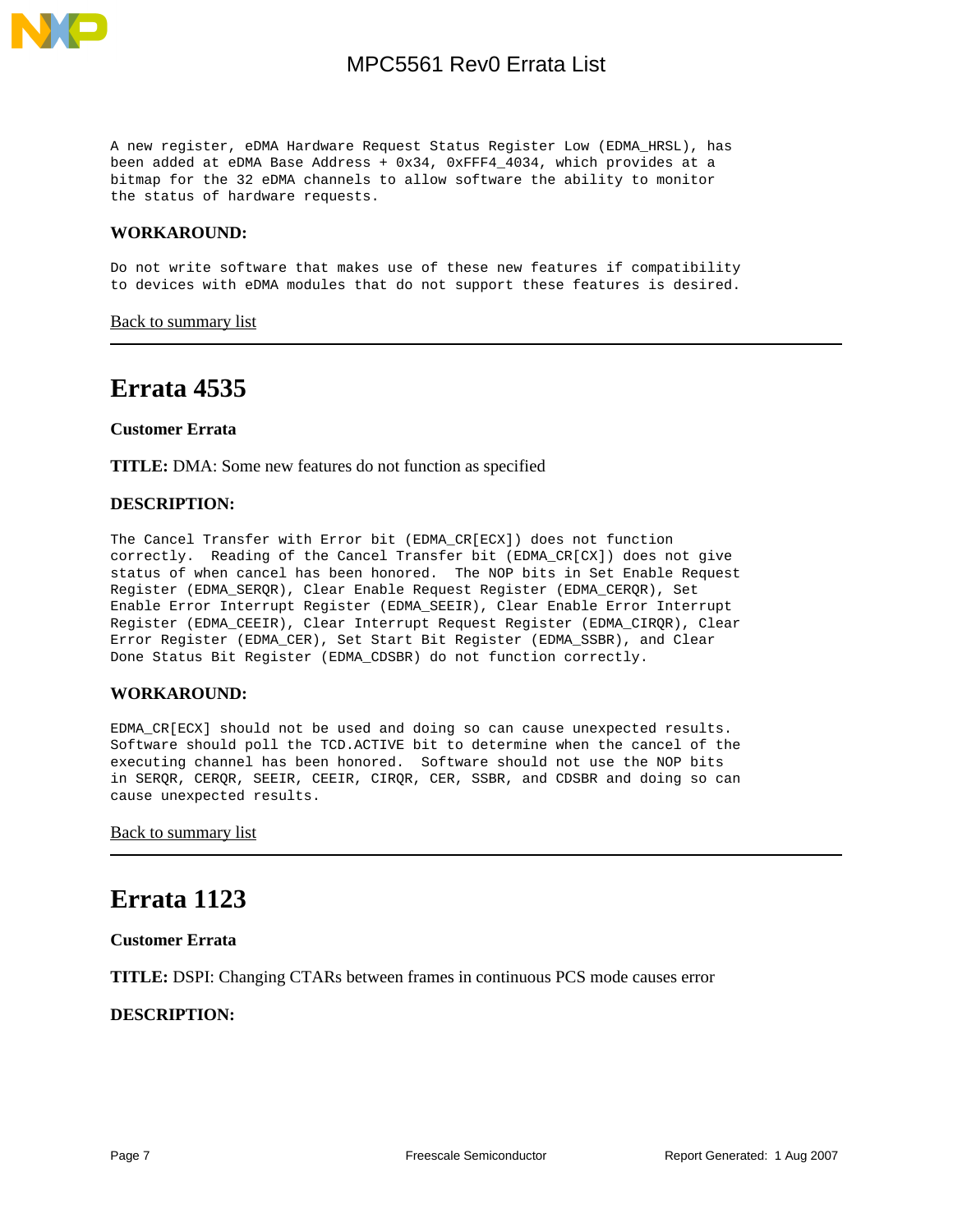

Erroneous data could be transmitted if multiple Clock and Transfer Attribute Registers (CTAR) are used while using the Continuous Peripheral Chip Select mode (DSPIx\_PUSHR[CONT=1]). The conditions that can generate an error are:

1) If DSPIx\_CTARn[CPHA]=1 and DSPIx\_MCR[CONT\_SCKE = 0] and DSPIx\_CTARn[CPOL, CPHA, PCSSCK or PBR] change between between frames.

2) If DSPIx\_CTARn[CPHA]=0 or DSPIx\_MCR[CONT\_SCKE = 1] and any bit field of DSPIx\_CTARn changes between frames except DSPIx\_CTARn[PBR].

### **WORKAROUND:**

When generating DSPI bit frames in continuous PCS mode, adhere to the aforementioned conditions when changing DSPIx\_CTARn bit fields between frames.

### [Back to summary list](#page-1-0)

## <span id="page-7-0"></span>**Errata 2264**

### **Customer Errata**

**TITLE:** DSPI: Using DSPI in DSI mode with MTO may cause data corruption

### **DESCRIPTION:**

Using the DSPI in Deserial Serial Interface (DSI) Configuration (DSPIx\_MCR[DCONF]=0b01]) with multiple transfer operation (DSPIx\_DSICR[MTOE=1]) enabled, may cause corruption of data transmitted out on the DSPI master if the clock Phase is set for leading edge capture DSPIx\_CTARn[CPHA]=0. The first bit shifted out of the master DSPI into the slave DSPI module will be corrupted and will convert a '0' to read as a '1'.

### **WORKAROUND:**

There are three possible workarounds for this issue. 1) Select CPHA=1 if suitable for external slave devices. 2) Set first bit to '1', or ignore first bit. This may not be a workable

solution if this bit is required.

 3) Connect SOUT from the master to SIN of the first slave externally instead of using internal signals. This is achieved by setting the DSPI Input Select Register (SIU\_DISR) to set the SINSELx field of the first slave DSPI to '00' and configuring this slave's sin pin and master sout pin as DSPI sin/sout functions respectively. This workaround is suitable only if these two signals are available to be connected externally to each other.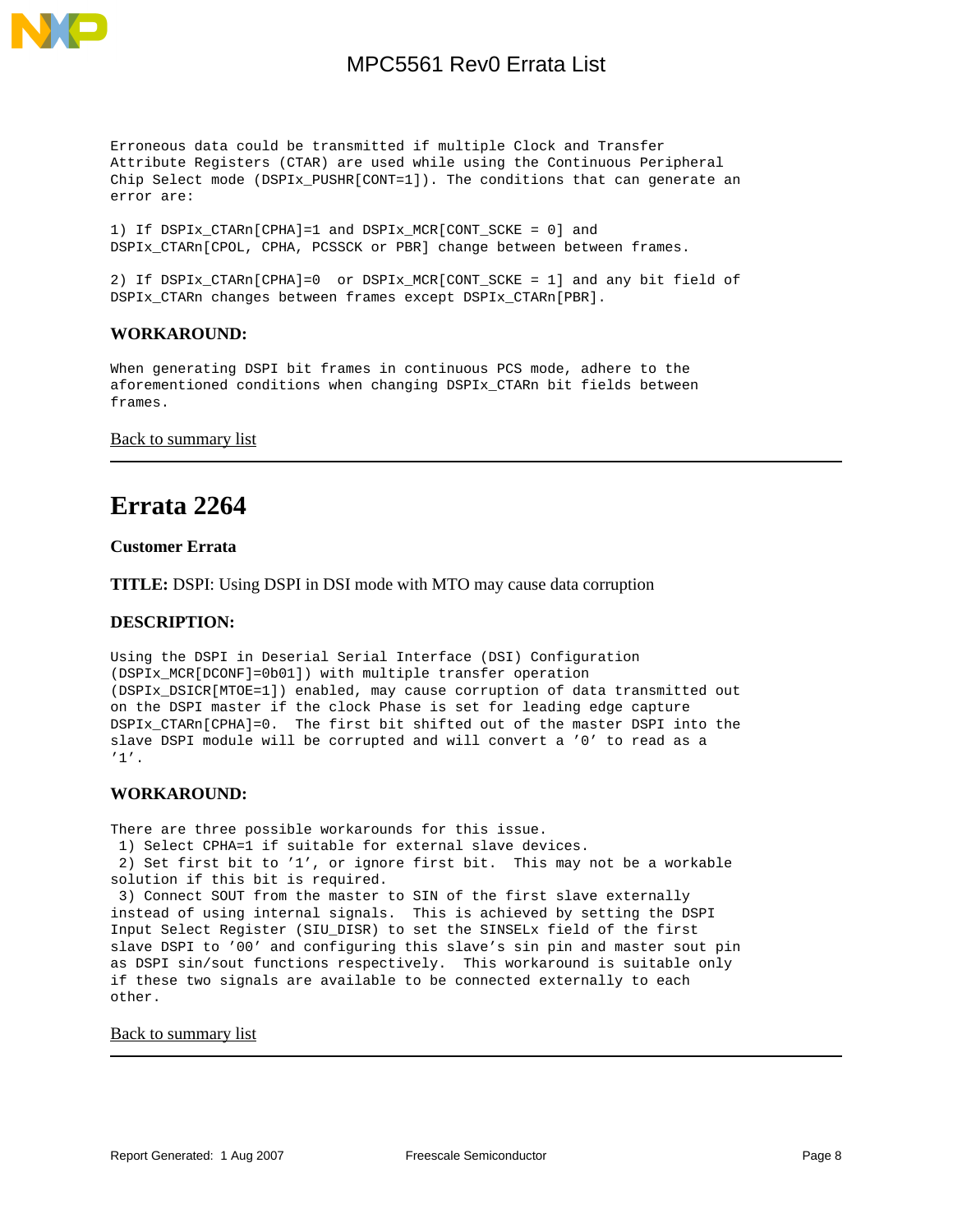

<span id="page-8-0"></span>

### **Customer Information**

**TITLE:** DSPI: Serialization (DSI) features not implemented

### **DESCRIPTION:**

The DSPI serialization/deserialization features (for serializing slow eMIOS and eTPU signals) are not implemented.

### **WORKAROUND:**

Do not set the DSPI Configuration bits in the DSPI Module Configuration register (DSPIx\_MCR) to use the Deserial Serial Interface (DSI) features of the DSPI by setting the DCONF to 0b01 (DSI mode) or 0b10 (combined SPI and DSI mode). Always set DCONF to 0b00, selecting normal SPI configuration.

### [Back to summary list](#page-1-0)

## <span id="page-8-1"></span>**Errata 4022**

#### **Customer Information**

### **TITLE:** DSPI: DSPI\_B pins split to separate supply, VDDEH10

### **DESCRIPTION:**

The DSPI\_B SINB, SOUTB, SCKB, PCS\_B[0:2] were separated from the VDDEH6 and are now powered by the new power supply pin VDDEH10. Ball J23 on the 416 package was changed from being a duplicate VDDEH6 pin to being a separate VDDEH10 supply pin. 324 pin package drawings show the VDDE10 ball placement. VDDEH6 and VDDEH10 are combined/shorted internally on 208 packages.

### **WORKAROUND:**

For compatibility to the MPC5554, always power VDDEH6 and VDDEH10 from the same power supply (3.0 to 5.25 volts). If compatibility is not required to the MPC5554, VDDEH10 and VDDEH6 can be supplied by different voltage supplies. This allows one DSPI to operate at a different voltage than the other DSPI modules (3.3 and 5 volts, for example).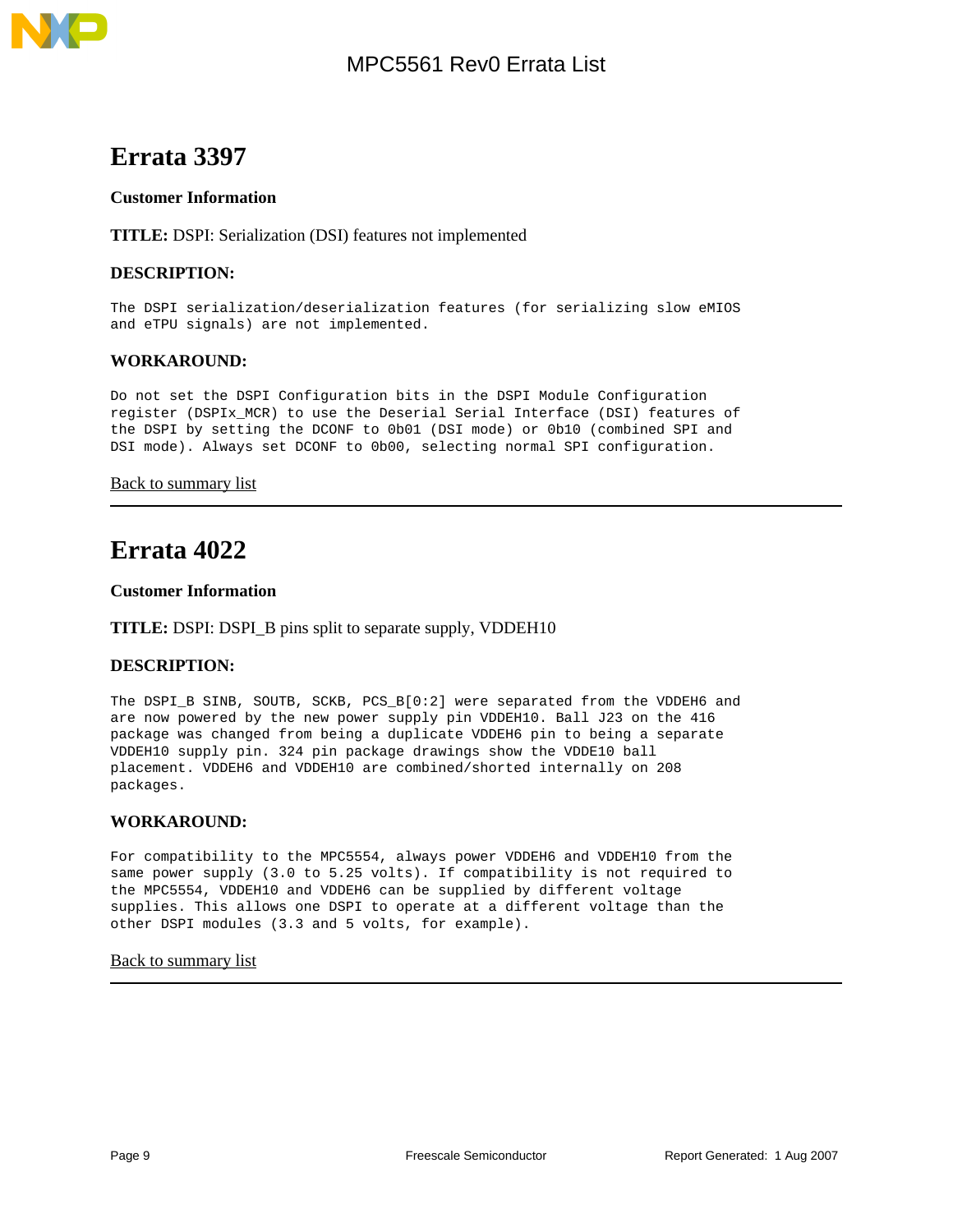

### <span id="page-9-0"></span>**Customer Information**

**TITLE:** EBI: Additional Address lines available

### **DESCRIPTION:**

Two additional address lines (ADDR6 and ADDR7) have been added to the External Bus Interface (EBI). These extra address lines are multiplexed with ADDR30 and ADDR31 as alternate functions and can be selected by the Pin Assignment (PA) field of SIU\_PCR[26] and SIU\_PCR[27].

### **WORKAROUND:**

Customers should be aware that not all members of the MPC5500 family with an external address bus have these extra 2 address lines.

Note external masters still use ADDR30 and ADDR31 for internal accesses and always use ADDR8 though ADDR31 in this case.

[Back to summary list](#page-1-0)

## <span id="page-9-1"></span>**Errata 2823**

### **Customer Information**

**TITLE:** EBI: Do not access external resources when the EBI is disabled

### **DESCRIPTION:**

When the external bus is disabled in the External Bus Interface Module Control Register (EBI\_MCR[MDIS] = 1), accesses through the EBI will not terminate and the master requesting the access will not request another one.

### **WORKAROUND:**

Do not disable the EBI or do not allow accesses to the external bus through Memory Management Unit (MMU) settings in the core. Other internal bus masters (such as DMA) bypasses the MMU and therefore these accesses will hang the external bus if the destination is in the external bus address map.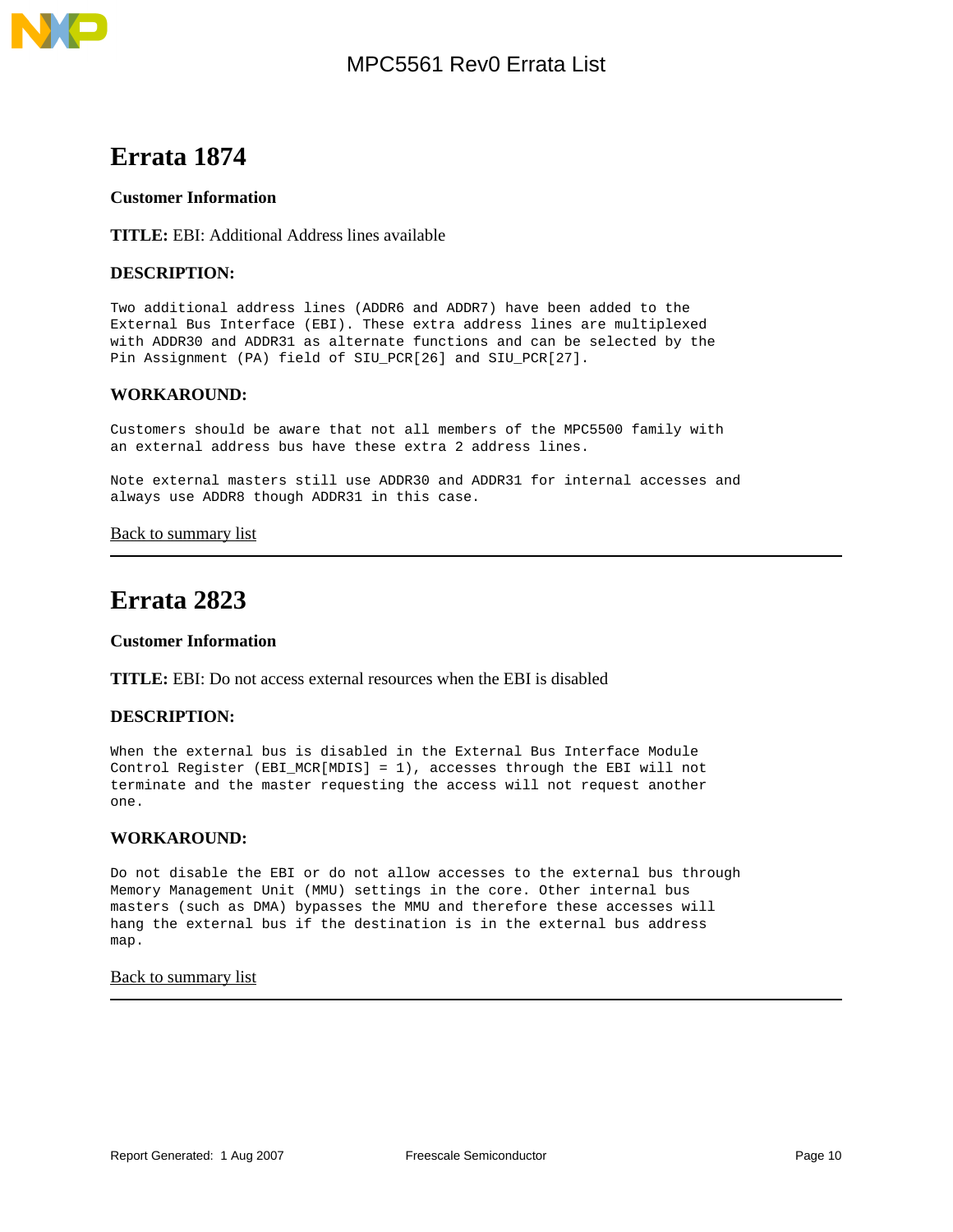

### <span id="page-10-0"></span>**Customer Errata**

**TITLE:** EBI: Dual controller mode cannot be guaranteed under all conditions

### **DESCRIPTION:**

In dual controller mode, the specification for the phase relationship between EXTAL and CLKOUT is  $+/- 1$  ns, however this does not allow adequate set up and hold times to guarantee successful operation of the external bus to a second MCU.

### **WORKAROUND:**

Do not use in Dual Controller mode.

### [Back to summary list](#page-1-0)

## <span id="page-10-1"></span>**Errata 3839**

### **Customer Errata**

**TITLE:** EBI: Timed out accesses (external TA only) may generate spurious TS\_B pulse

### **DESCRIPTION:**

When an external Transfer Acknowledge (TA) access times out, there is a boundary case where the External Bus Interface (EBI) asserts a Transfer Start (TS) pulse as if starting another access, even if no other internal request is pending. The boundary case is when the access is part of a "small access" set (sequence of external accesses to satisfy 1 internal request), and when the external TA arrives around the same cycle  $(+/- 1)$ clkout cycle) as the bus monitor timeout (BMT).

Most EBI signals will stay negated during this erroneous transfer (CS, OE, WE, BDIP). However, along with TS assertion, RD\_WR may also assert (for 1 cycle only, during this phantom TS), if the prior access that timed out was a write. This condition can generate an erroneous write transfer (with CS negated). The address (ADDR pins) will be incremented to the address of the next small access transfer that would have been performed, and the value driven by the EBI on the DATA bus (if a write) may change. Busy Busy (BB) may be asserted along with the phantom TS (if external master modes is enabled in the EBI Module configuration Register, SIU\_MCR[EXTM]=1), and the Transfer Size (TSIZ) value may change.

Internally, the EBI terminates the timeout access, and the internal state machine goes to IDLE after the timeout access. So the EBI will not be "hung" after the spurious TS, and the EBI does respond properly to future internal or external requests.

However, the side effect of the spurious TS is that it may cause an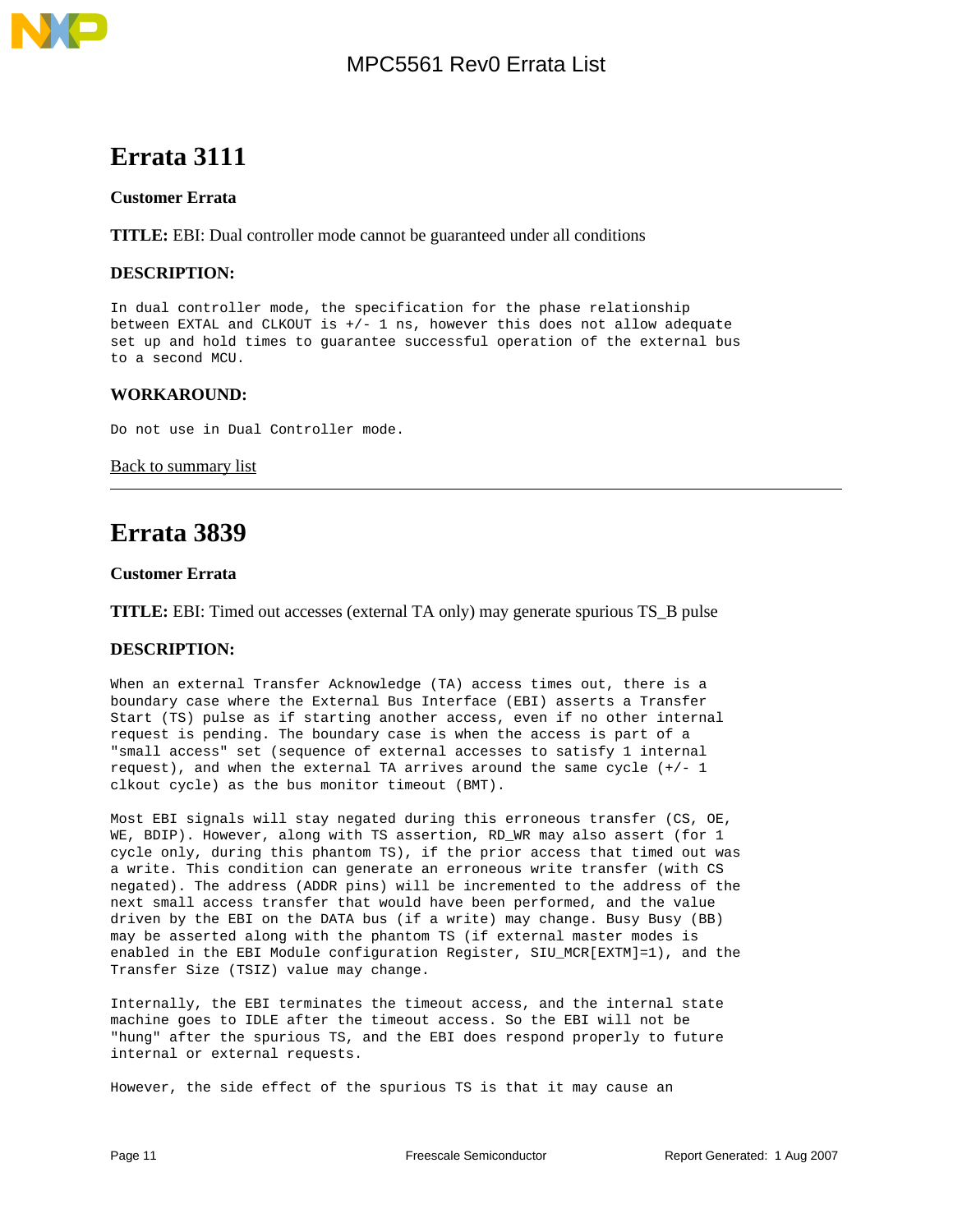

external non-chip-select device to think an access is being performed to it, resulting in 1 of 2 bad effects (depending on RD\_WR value during spurious TS):

1) RD\_WR high (read): ext. device may drive back read data some number of cycles later, possibly conflicting with a future real access (e.g. write) that might have started by that time.

2) RD\_WR low (write): ext. device may get an erroneous write performed to it

Note that the soonest possible TS for a real transfer (after the timeout transfer), is 2 cycles after the spurious TS (so 1 cycle gap), meaning this Bug will never result in a 2-cycle TS pulse.

### **WORKAROUND:**

Do not enable bus monitor in the EBI Bus Monitor Control Register (keep SIU\_BMCR[BME]=0), unless at least 1 of the following 3 conditions can be met:

1) The external TA will never be asserted from external device within 1 cycle of when the access would be timing out (see NOTE below)

2) No internal requests greater than external bus size will be performed (e.g. doing data-only fetches of 32 bits or less on 32-bit data bus or 16 bits or less on a 16 bit bus only, so a "small access" could never occur).

3) The side effect of this TS pulse driven to non-CS device is judged to be tolerable in system after a timeout error occurs; depends on spec of external device and user requirements for data coherency after a timeout error occurs.

NOTE: Of the 3 above, #1 is easiest to achieve in most systems. If the maximum possible TA latency of the external device is known, the user just needs to set the BMT period more than (external device maximum latency + 2), and this condition will not occur.

### [Back to summary list](#page-1-0)

## <span id="page-11-0"></span>**Errata 1745**

### **Customer Information**

**TITLE:** FLASH: The ADR register may get loaded with a flash address even through no ECC error has occurred

### **DESCRIPTION:**

The Flash Address Register (FLASH\_AR) may be loaded with a flash address when no Error Correction Code (ECC) has occurred. When an ECC does occur, the FLASH\_AR is properly set.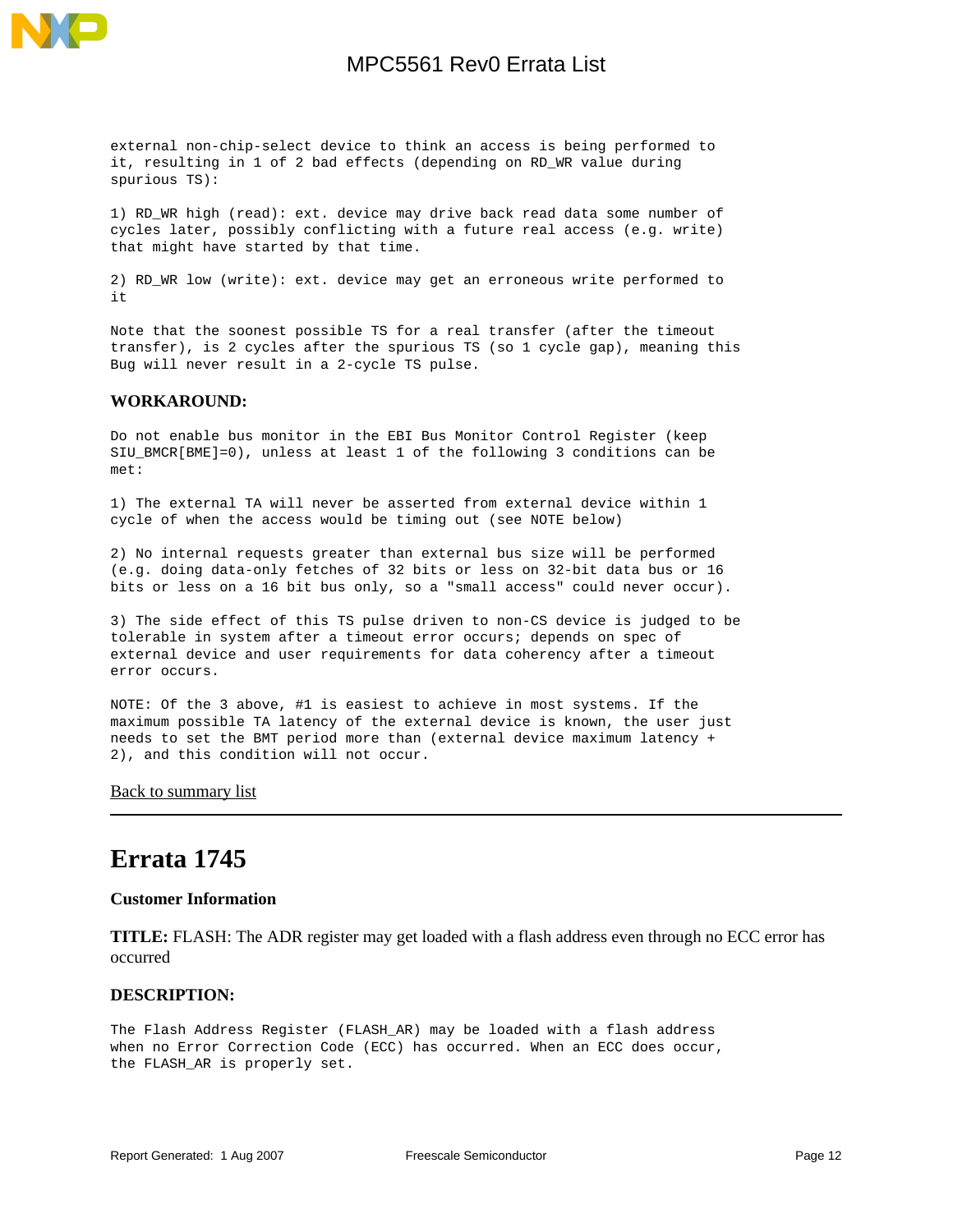

### **WORKAROUND:**

Check the Flash Module Control Register ECC Event Error (FLASH\_MCR[EER]=1) to check for an ECC error before examining the ADR register. If an error has occurred then the ADR register data is valid. If an error has not occurred then the FLASH\_AR data could change on any flash access.

[Back to summary list](#page-1-0)

### <span id="page-12-0"></span>**Errata 2371**

#### **Customer Errata**

**TITLE:** FLASH: Large blocks limited to 1,000 Program/erase cycles

### **DESCRIPTION:**

The electrical specification for Program/Erase cycling on large Flash blocks (all 128K blocks - Middle Address Space [MAS] blocks M0 and M1, plus High Address Space [HAS] blocks H0 to H3/H7/H11/H19 [depending on total flash size]) has been changed to 1,000 PE cycles minimum. The small blocks (16K, 48K, and 64K - Low Address Space [LAS] blocks L0-L5) are still specified as 100,000 PE cycles minimum.

The data retention specification all blocks is still 20 years for blocks cycled less than 1000 times and 5 years for blocks cycled 1001 to 100,000 cycles (1,000 for large blocks).

### **WORKAROUND:**

Only use the small blocks for EEPROM emulation (LAS L0-L5). Do not use blocks MAS M0/M1 or HAS H0 to H3/H7/H11/H19 (depending on total flash size) for EEPROM emulation requiring greater than 1,000 Program/Erase cycles. Refer to the latest device electrical specifications (Data Sheet) dated July 2007 or later.

**[Back to summary list](#page-1-0)** 

## <span id="page-12-1"></span>**Errata 2419**

### **Customer Information**

**TITLE:** FLASH: Minimum Programming Frequency is 25 MHz

### **DESCRIPTION:**

Programming and erase operations of the internal flash could fail if the clock to the flash (usually the system clock) is less than 25 MHz.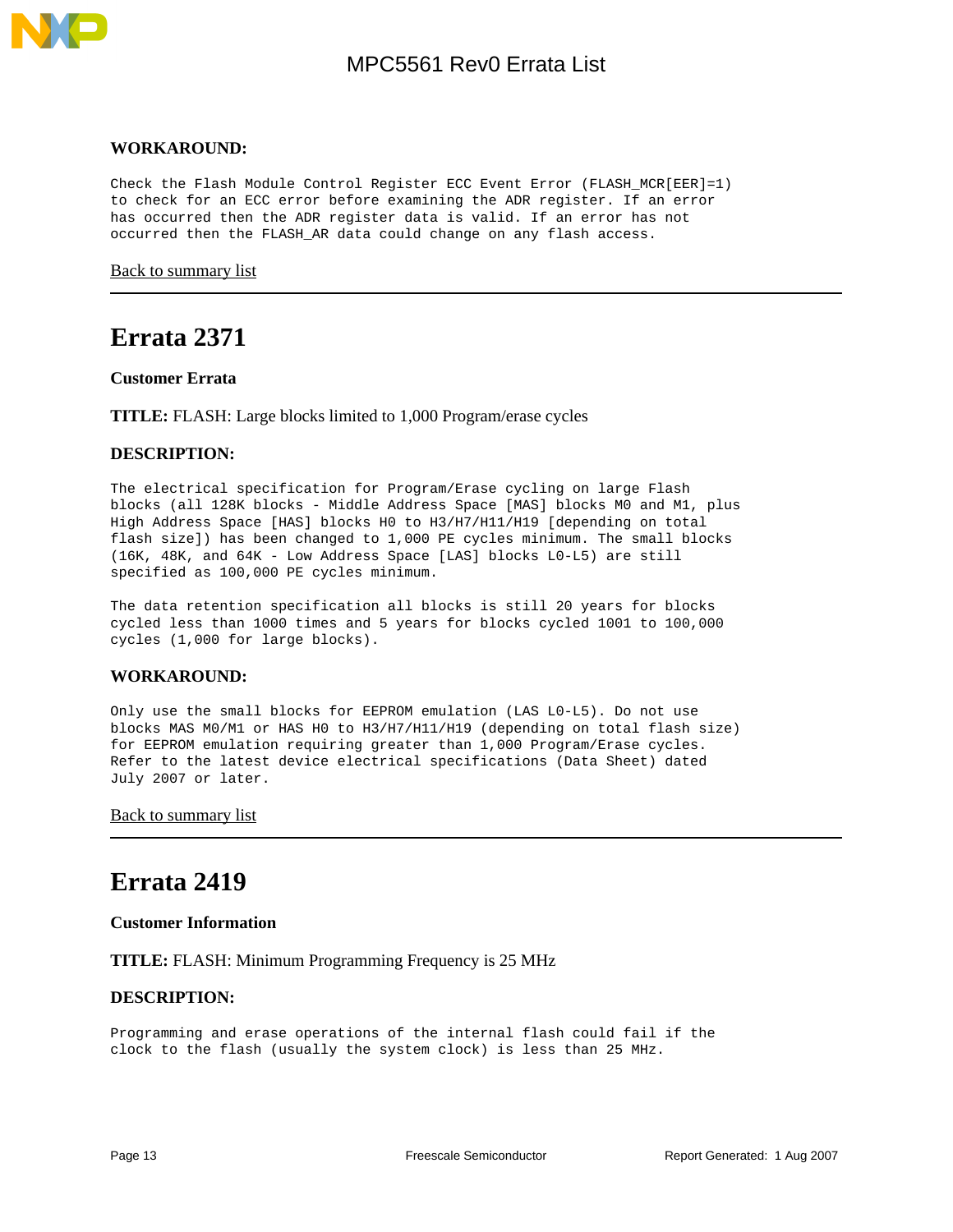

#### **WORKAROUND:**

Do not program or erase the flash when the system operating frequency is below 25Mhz.

[Back to summary list](#page-1-0)

## <span id="page-13-0"></span>**Errata 715**

**Customer Errata**

**TITLE:** FMPLL: LOLF can be set on MFD change

#### **DESCRIPTION:**

Normally, the Loss of Lock Flag (FMPLL\_SYNCR[LOLF]) would not be set if the loss of lock occurred due to changing of the Multiplication Factor Divider bits or PREDIV bits (FMPLL\_SYNCR[MFD] or [PREDIV]) or enabling of Frequency Modulation (FMPLL\_SYNCR[Depth]>0b00). However, if LOLF has been set previously (due to an unexpected loss of lock condition) and then cleared (by writing a 1), a change of the MFD, PREDIV or DEPTH fields can cause the LOLF to be set again which can trigger an interrupt request if LOLIRQ bit is set.

In addition, changing the RATE bit will also set the LOLF regardless of previous conditions.

### **WORKAROUND:**

The Loss of Lock Interrupt Request enable in the Synthesizer Control Register (FMPLL\_SYNCR[LOLIRQ]) should be cleared before any change to the multiplication factor (MFD), PREDIV, modulation depth (DEPTH), or modulation rate (RATE) to avoid unintentional interrupt requests. After the PLL has locked (LOCK=1), LOLF should be cleared (by writing a 1) and LOLIRQ may be set again if required.

[Back to summary list](#page-1-0)

### <span id="page-13-1"></span>**Errata 4527**

**Customer Information**

**TITLE:** FMPLL: Oscillator Gain Increased

### **DESCRIPTION:**

The gain of the oscillator was increased to handle a 40 MHz crystal on some devices. The 40 MHz crystal, however, is not supported on all devices.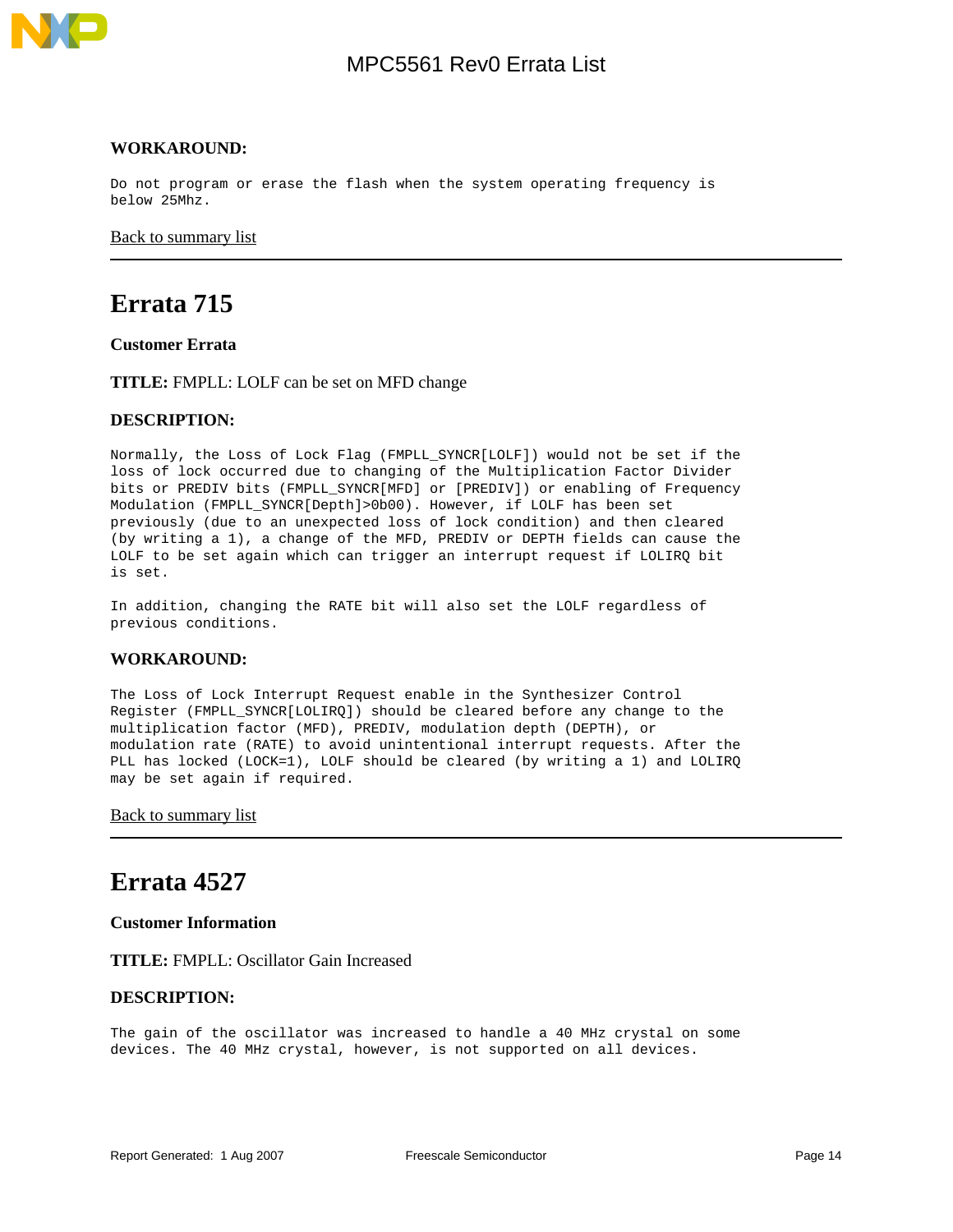

### **WORKAROUND:**

A resistor may need to be added between the XTAL pin and the crystal. Consult the crystal manufacturer for the recommended crystal configuration, however, 2.7K ohms is a good starting point for an 8 MHz crystal and a 470 ohms for a 40 MHz crystal.

[Back to summary list](#page-1-0)

### <span id="page-14-0"></span>**Errata 3138**

### **Customer Information**

**TITLE:** FlexCAN: New feature - Transmit (TX)/Receive (RX) Warning Interrupts

### **DESCRIPTION:**

The Warning Interrupt bit has been added in the FlexCAN Module Configuration Register, CANx\_MCR[WRNEN] (bit 10). In addition two bits have been added in the FlexCAN Control Register, Transmit Warning Interrupt Mask, CANx\_CR[TWRNMSK] (bit 20)and the Receive Warning Mask, CANx\_CTRL[RWRNMSK] (bit 21) allow applications to enable monitoring for Transmit and Receive error counters and generate an interrupt for either if the error count reaches 96 errors or more. Consequently, two status bits have been added in the FlexCAN Error and Status register to signal interrupts for these additional interrupt causes, the Transmit Warning Interrupt bit (CANx\_ESR[TWRNINT], bit 14) and the Receive Warning Interrupt bit (CANx\_ESR[RWRNINT], bit 15). Both of these status bits are cleared by writing a 1 to the bit.

### **WORKAROUND:**

For backwards software compatibility with the MPC5554, MPC5553, and the initial versions of the MPC5534, do not use this new feature or insure that the feature exists prior to their use.

[Back to summary list](#page-1-0)

## <span id="page-14-1"></span>**Errata 3566**

#### **Customer Information**

**TITLE:** FlexCAN: New feature - Self reception disable

### **DESCRIPTION:**

The FlexCAN can now be configured to disallow reception of frames transmitted by itself by setting the Self Reception Disable bit in the FlexCAN Module Configuration Register (CANx\_MCR[SRXDIS]=0b1, bit 14).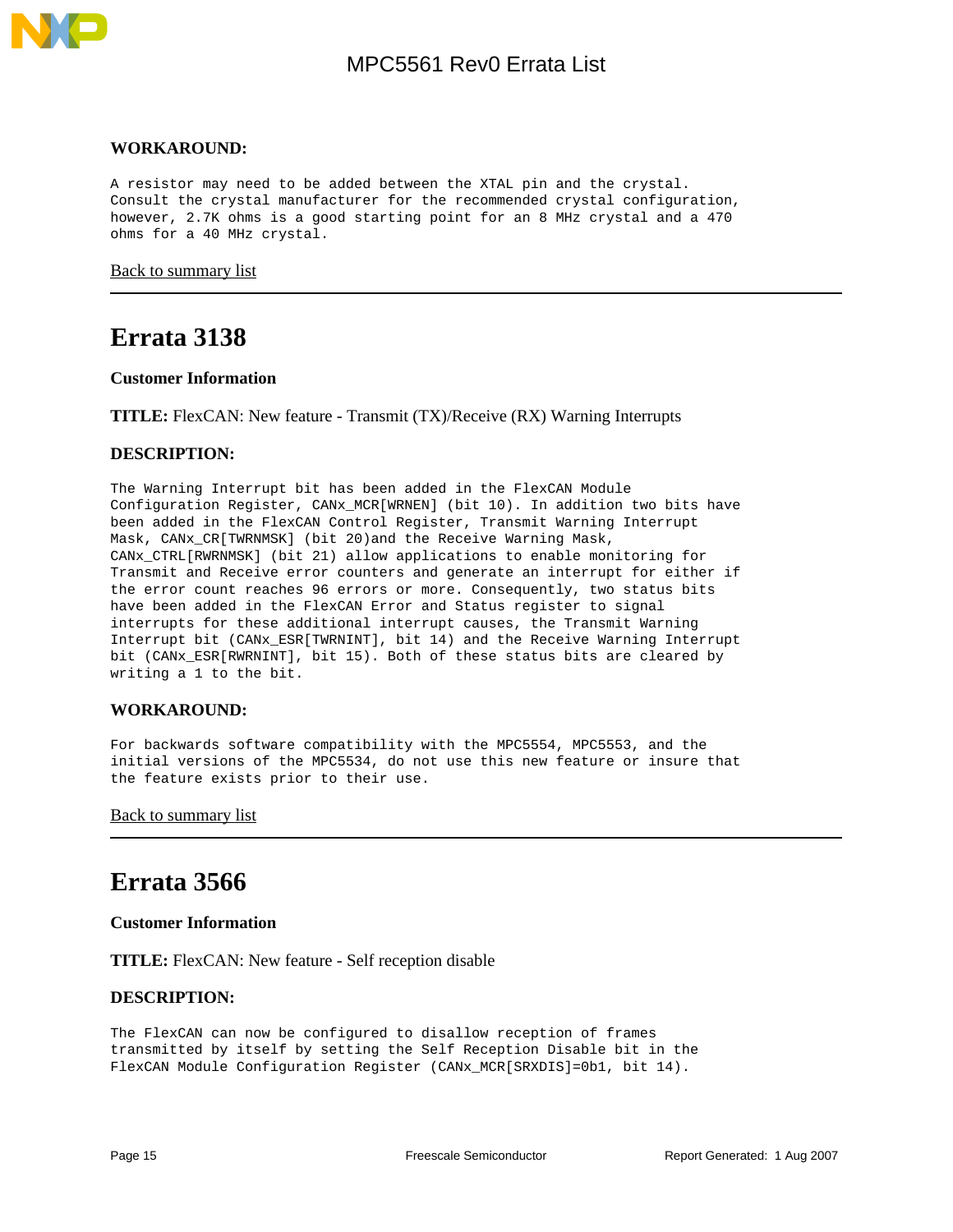

#### **WORKAROUND:**

For backwards software compatibility with the MPC5554, MPC5553, and the initial versions of the MPC5534, do not use these new features or insure that the features exist prior to their use.

[Back to summary list](#page-1-0)

### <span id="page-15-0"></span>**Errata 3567**

#### **Customer Information**

**TITLE:** FlexCAN: New feature - Individual RX matching and Message Queuing

### **DESCRIPTION:**

The FlexCAN allows reception of the same message ID in multiple message buffers by setting the new Message Buffer Filter Enable control bit in the FlexCAN Module Configuration Register, CANx\_MCR[MBFEN] (bit 15). By programming more than one Message Buffer with the same ID or using a mask, received messages will be queued into the Message Buffers.

### **WORKAROUND:**

For backwards software compatibility with the MPC5554, MPC5553, and the initial versions of the MPC5534, do not use this new feature or insure that the feature exists prior to their use.

[Back to summary list](#page-1-0)

## <span id="page-15-1"></span>**Errata 3617**

#### **Customer Information**

**TITLE:** FlexCAN: New Feature - Individual Message Mask Registers

### **DESCRIPTION:**

When the FlexCAN Message Buffer Filter Enable control bit in the FlexCAN Module Configuration Register, CANx\_MCR[MBFEN] (bit 15), is set, additional filtering is provided by the RXIMR0 to RXIMR63 Individual Mask Registers which replace RXGMASK, RX14MASK and RX15MASK.

#### **WORKAROUND:**

This feature may not exist on all parts, and for software compatibility with devices that do not include Individual message mask registers, do not use the additional message mask registers. They can be used if backwards software compatibility is not required.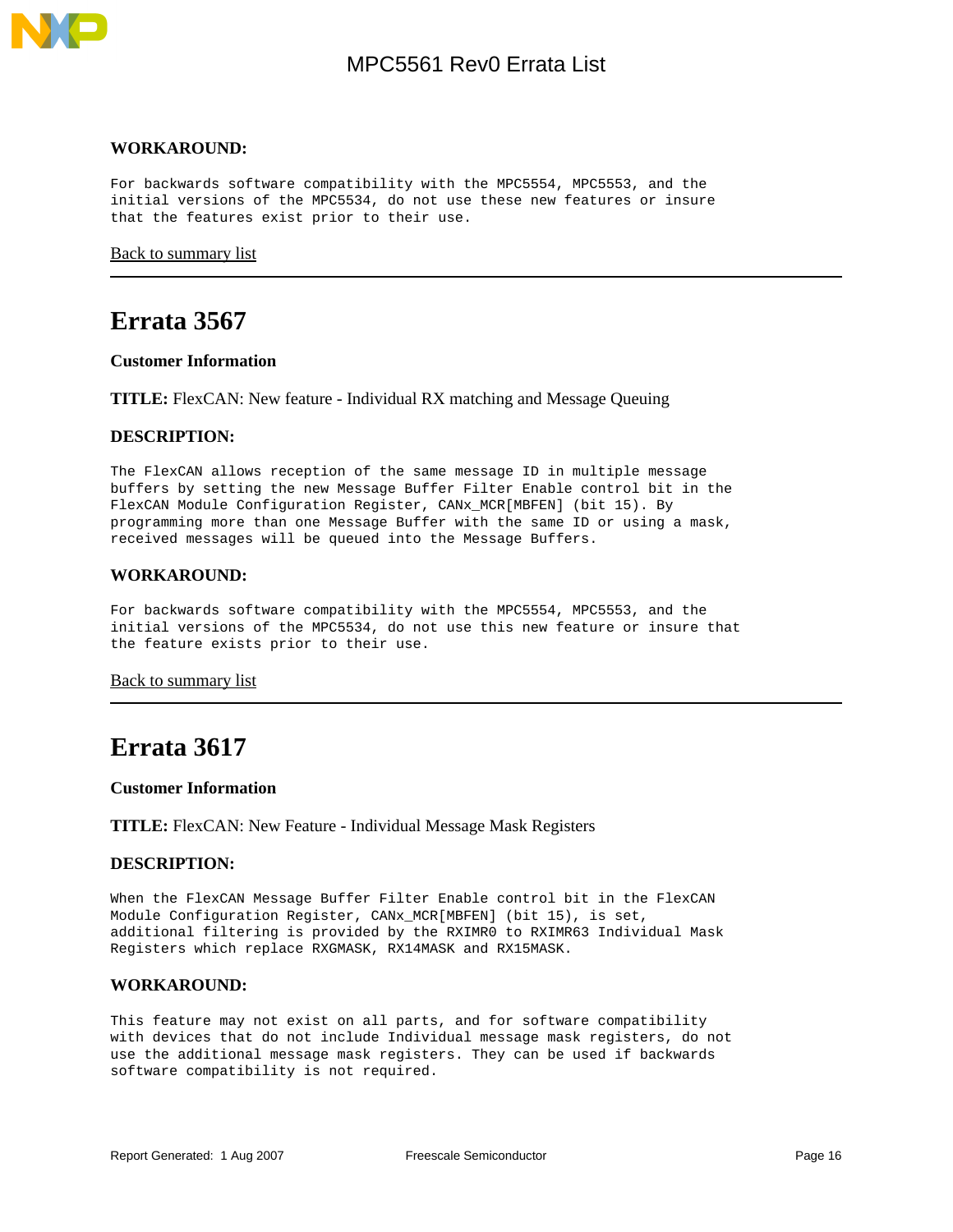

[Back to summary list](#page-1-0)

## <span id="page-16-0"></span>**Errata 4414**

**Customer Information**

**TITLE:** FlexCAN: Corrupt ID may be sent in early-SOF condition

### **DESCRIPTION:**

This erratum is not relevant in a typical CAN network, with oscillator tolerances inside the specified limits, because an early start of frame condition (early-SOF) should not occur.

An early-SOF may only be a problem if the oscillators in the network operate at opposite ends of the tolerance range (maximum 1.58%), which could lead to a cumulated phase error after 10 bit-times larger than phase segment 2.

A corrupt ID will be sent out if a transmit message buffer is identified for transmission during INTERMISSION, and an early-SOF condition is entered due to a dominant bit being sampled during bit 3 of INTERMISSION.

The message sent will be taken from the newly set up transmit buffer (Tx MB), with the exception of the 1st 8 ID bits, which are taken from the previously selected Tx MB.

The CRC is correctly calculated on the resulting bit stream so that receiving nodes will validate the message.

The early-SOF condition is detailed in the Bosch CAN Specification Version 2.0 Part B, Section 3.2.5 INTERFRAME SPACING - INTERMISSION.

### **WORKAROUND:**

1) Configure Tx MBs during FREEZE mode, or 2) Out of FREEZE mode, configure Tx MBs during bus idle: - For networks with low traffic, determine Bus Idle status by reading the Idle bit of the Error and Status register (CANx\_ESR[IDLE]).

- For networks with high traffic, configure Tx MBs after the 3rd bit of intermission, and before the third bit of the CRC field from the next transmission.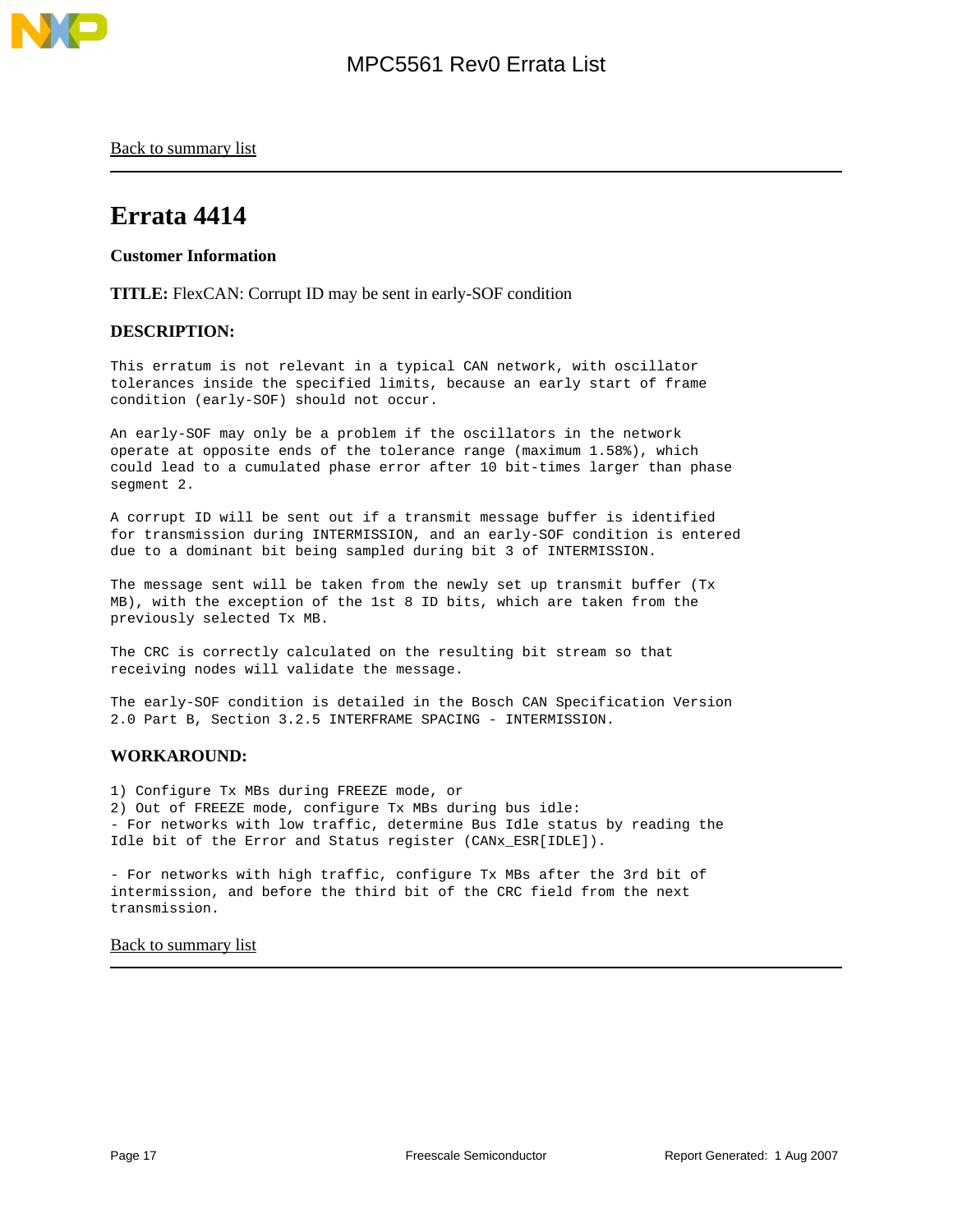

### <span id="page-17-0"></span>**Customer Errata**

**TITLE:** FlexRay: A boundary violation frame followed by a valid startup frame during the startup phase may cause an abort of the startup

### **DESCRIPTION:**

The FlexRay module may abort the startup due to a wrong deviation measurement if:

(a) The FlexRay module is in STARTUP state and (b) the FlexRay module receives a startup frame that violates the boundary at the beginning of the slot followed by a valid startup frame in the same slot.

The following flags and fields may be affected:

(a) The PROTSTATE field of the Protocol Status Register FR\_PSR0 may indicate INTEGRATION\_LISTEN instead of NORMAL\_ACTIVE after the startup. (b) The OFFSETCORR field in the Offset Correction Value Register (FR\_OFCORVR) may show a wrong value for the related communication cycle. (c) The RATECORR field in the Rate Correction Value Register (FR\_RTCORVR) may show a wrong value for the related communication cycle pair. (d) The Clock Correction Limit Reached Interrupt Flag CCL\_IF of the Protocol Interrupt Flag Register 0 (FR\_PIFR0) may be set by the FlexRay module, indicating an EXCEED\_BOUNDS condition due to the erroneous deviation measurement.

### **WORKAROUND:**

There is no workaround for this erratum.

**[Back to summary list](#page-1-0)** 

### <span id="page-17-1"></span>**Errata 4128**

### **Customer Errata**

**TITLE:** FlexRay: Slot Status of Double Transmit Message Buffers updated incorrectly

### **DESCRIPTION:**

This erratum only affects FlexRay modules that have at least two double transmit message buffers configured by the application.

After the transmission of a non-null frame from a double transmit message buffer, the FlexRay module

1) updates the slot status of the transmit side of this double transmit message buffer,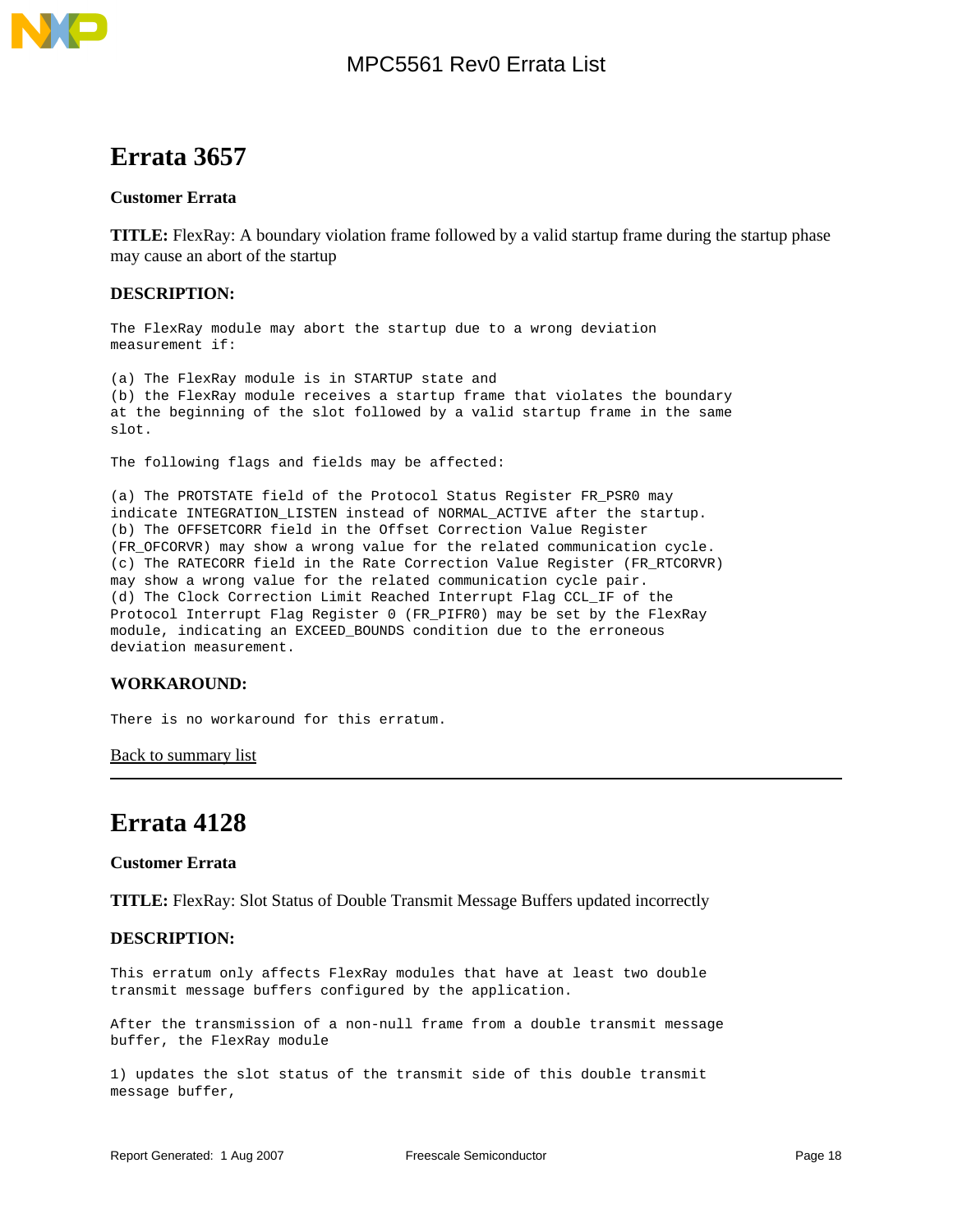

2) does not update the slot status of the commit side of this double transmit message buffer, and 3) updates the slot status of the commit side of the double transmit message buffer with the highest message buffer ID.

Due to internal commit operations on double transmit message buffers it can happen, that the slot status of the commit side and transmit side are exchanged after the update. As a result, the slot status of the double transmit message buffer is incorrect for a certain amount of time.

### **WORKAROUND:**

If the application has configured at most one double transmit message buffer, the slot status of this message buffer is always correct.

If the application has configured more than one double transmit message buffers, it should ignore the slot status of the double transmit message buffers and instead should use the dedicated slot status reporting registers provided by the FlexRay module to get the slot status information. These registers are

- Channel A Status Error Counter Register (FR\_CASERCR)
- Channel B Status Error Counter Register (FR\_CBSERCR)
- Protocol Status Register 2 (FR\_PSR2)
- Protocol Status Register 3 (FR\_PSR3)
- Slot Status Registers (FR\_SSR0 up to FR\_SSR7)
- Slot Status Counter Registers (FR\_SSCR0 up to FR\_SSCR3)

[Back to summary list](#page-1-0)

## <span id="page-18-0"></span>**Errata 5049**

### **Customer Errata**

**TITLE:** FlexRay: System memory overwrite may occur when frame is received with boundary violation

### **DESCRIPTION:**

When the FlexRay module receives a non-null frame which overlaps the end of a slot or segment, it may write an undetermined 16-bit data item to an unintended address in the Message Buffers Header and Message Buffer Data area in the system memory under one of the following circumstances : a) the received frame overlaps the end of the static segment, and the last static slot is subscribed for reception, and a dynamic segment is configured, and the first dynamic slot is not subscribed for reception or transmission. b) the received frame overlaps the end of the static segment, and the last static slot is subscribed for reception, and no dynamic segment is configured, c) the received frame overlaps the end of the dynamic segment, and at least one slot in the dynamic segment is subscribed for reception. This erroneous write operation may corrupt the Data Field Offset in the Message Buffer Header Field. The FlexRay module will use this Data Field Offset to

determine the address to store or fetch frame payload data. If the Data Field Offset was corrupted, payload data are written to and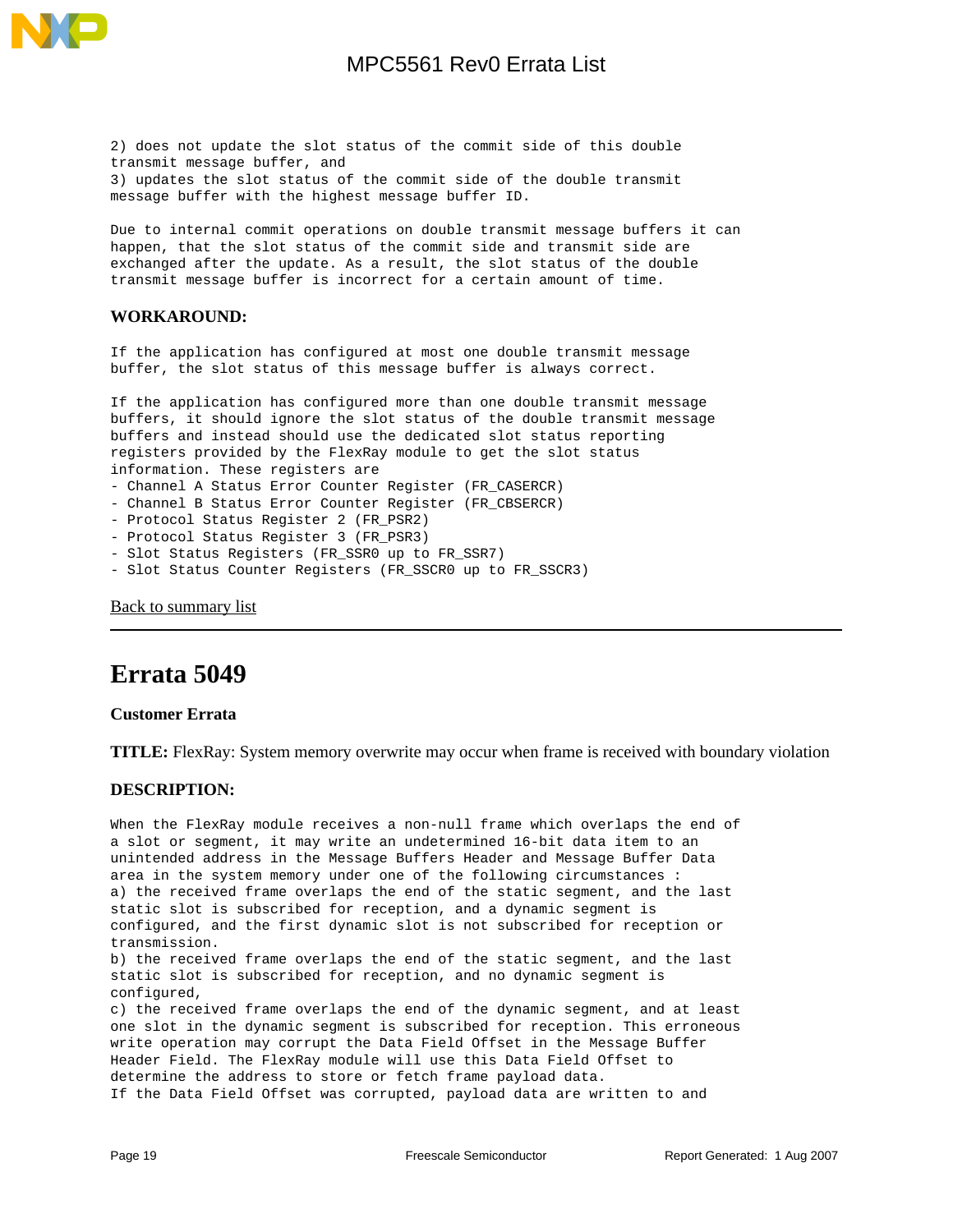

read from an unpredictable location within a 64 KByte system memory window starting at the address defined by the System Memory Base Address Registers (SYMBADHR,SYMBADLR). As a consequence, in case of a subsequent reception, the content of any location within this 64 KByte window can be corrupted and, in case of a subsequent transmission, incorrect messages can be transmitted.

Additionally, when the FlexRay module receives a non-null frame which overlaps the end of slot, it may write to both receive shadow buffers, even if a message buffer segment is not used for reception at all.

### **WORKAROUND:**

The reception of an frame which overlaps the end of a slot or segment is indicated by the aggregated boundary violation flags ABVB/ABVB in the Protocol Status Register 3 (PSR3). To avoid the error situation a) the application should either 1) configure a receive message buffer for the first slot in the dynamic segment without any cycle counter filtering, or 2) not configure a receive message buffer or receive FIFO for the last slot in the static segment. To avoid the error situation b) the application should not configure a receive message buffer or receive FIFO for the last slot in the static segment. To avoid the error situation c) the application should not configure a receive message buffer or receive FIFO for the dynamic segment. If all three error situations can not be avoided, the application should 1) locate the Message Buffer Header Fields for all transmit message buffers before (at lower addresses in Internal SRAM) those of the receive message buffers, and 2) reserve 244 bytes of unused Internal SRAM space after the last Message Buffer Header Field, and 3) observe the Boundary Violation flags PSR3[ABVA] and PSR3[ABVB]. In case of a boundary violation, the application should stop the FlexRay module by the protocol command FREEZE and then reconfigure the message buffer header fields of the receive message buffers and reconfigure the receive shadow buffers. To avoid an undetermined write access to a non-configured receive shadow buffer, the application should configure the receive shadow buffers for all used message buffer segments even if a segment is used only for

[Back to summary list](#page-1-0)

transmission.

## <span id="page-19-0"></span>**Errata 5755**

**Customer Errata**

**TITLE:** FlexRay: Incorrect received frame may be marked as valid

### **DESCRIPTION:**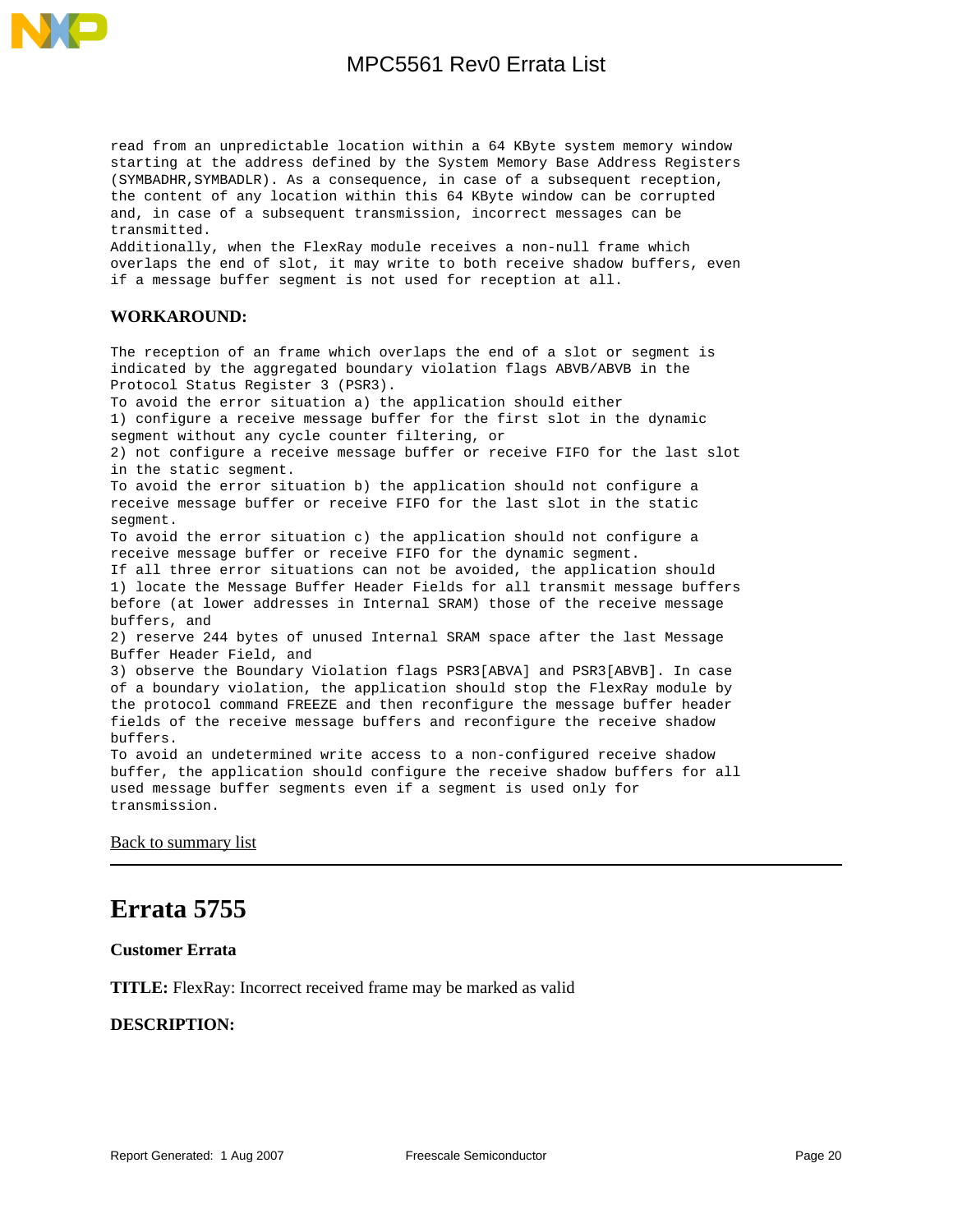

When the FlexRay module has received a frame in the static slot n which overlaps the end of slot n, then a valid frame received in the following slot n+1 may be stored incorrectly. In this case, the content of the Frame Header in the Message Buffer Header Field and Frame Data in the Message Buffer Data Field of the message buffer subscribed to slot n+1 may be incorrect.

If a receive message buffer is subscribed to slot n+1, the valid frame bits VFB/VFA in the Slot Status Field and the Data Updated bit DUP in the Message Buffer Configuration, Control, Status Registers (MBCCSRn) will be set.

If the receive FIFO is subscribed to slot n+1, the Receive FIFO Not Empty interrupt flag FNEAIF/FNEBIF in the Global Interrupt Flag and Enable Register is set and an additional message is put in the receive FIFO.

#### **WORKAROUND:**

The FlexRay module will set the boundary violation bit BVB/BVA in the Slot Status Field of the message buffer subscribed to slot n+1, because a frame reception is still running at the start of slot n+1. The BVB/BVA flags can be used to detect the error condition.

The application should not process received frames with the boundary violation bit BVA/BVB set in the Slot Status Field of the message buffer.

**[Back to summary list](#page-1-0)** 

## <span id="page-20-0"></span>**Errata 5890**

### **Customer Errata**

**TITLE:** FlexRay: System memory overwritten or invalid data transmitted after timeout of system memory read access

#### **DESCRIPTION:**

When the FlexRay module performs a read operation from the system memory and the system memory subsystem fails to deliver the requested data within the number of system clock cycles configured by the TIMEOUT field in the System Memory Timeout Register (SYMATOR), the FlexRay module will proceed its operation with a read value of 0.

If the value to be read was in the Frame Header of the Message Buffer Header Field, an incorrect frame header will be transmitted.

If the value to be read was the Data Offset Field of the Message Buffer Header Field the FlexRay module will a) in case of a transmit slot, fetch the payload data from the start of the 64 KByte system memory window starting at the address defined by the System Memory Base Address Registers (SYMBADHR, SYMBADLR), and consequently transmit incorrect payload data, or b) in case of a receive slot, write the payload data to the start of the 64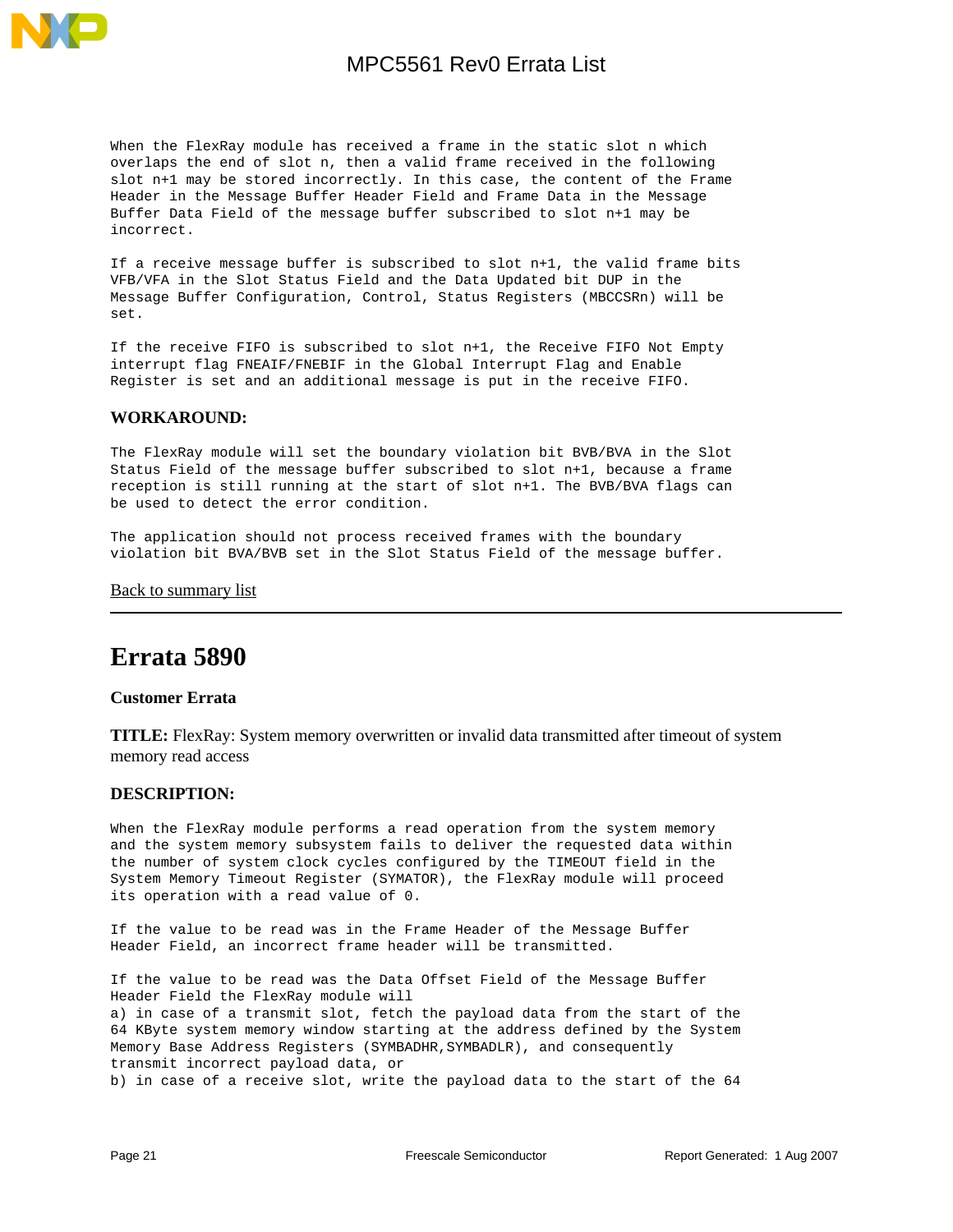

KByte system memory window starting at the address defined by the System Memory Base Address Registers (SYMBADHR,SYMBADLR), and consequently overwrite several Message Buffer Header Fields.

If the value to be read was in the Message Buffer Data Field an incorrect payload word will be transmitted.

### **WORKAROUND:**

To prevent the occurrence of an system memory timeout, the application should configure the priorities for the system memory bus masters in the Crossbar Switch properly along with an appropriate setting of the SYMATOR[TIMEOUT] field.

To prevent the overwrite of Message Buffer Header Fields, the application should reserve 254 bytes of unused memory at the start of the FlexRay Memory Window.

To prevent the transmission of incorrect payload data, the application should continuously observe or assign an interrupt service routine to the System Bus Communication Failure Error Flag SBCF\_EF in the CHI Error Flag Register (CHIERFR). When this flag is set or the interrupt is triggered, the application should stop the FlexRay module by the protocol command FREEZE.

### [Back to summary list](#page-1-0)

## <span id="page-21-0"></span>**Errata 5891**

### **Customer Errata**

**TITLE:** FlexRay: System memory access immediately timed out if SYMATOR[TIMEOUT] set to 0x1F

### **DESCRIPTION:**

If the FlexRay module performs a read or write operation on the system memory and the TIMEOUT field in the System Memory Timeout Register (SYMATOR) is set to its maximum value of 0x1F, the FlexRay module will immediately set the System Bus Communication Failure Error Flag SBCF\_EF in the CHI Error Flag Register (CHIERFR). In case of an read operation, the FlexRay module will proceed its operation and assume a read value of 0.

### **WORKAROUND:**

The application should not write the value of 0x1F to the SYMATOR[TIMEOUT] field.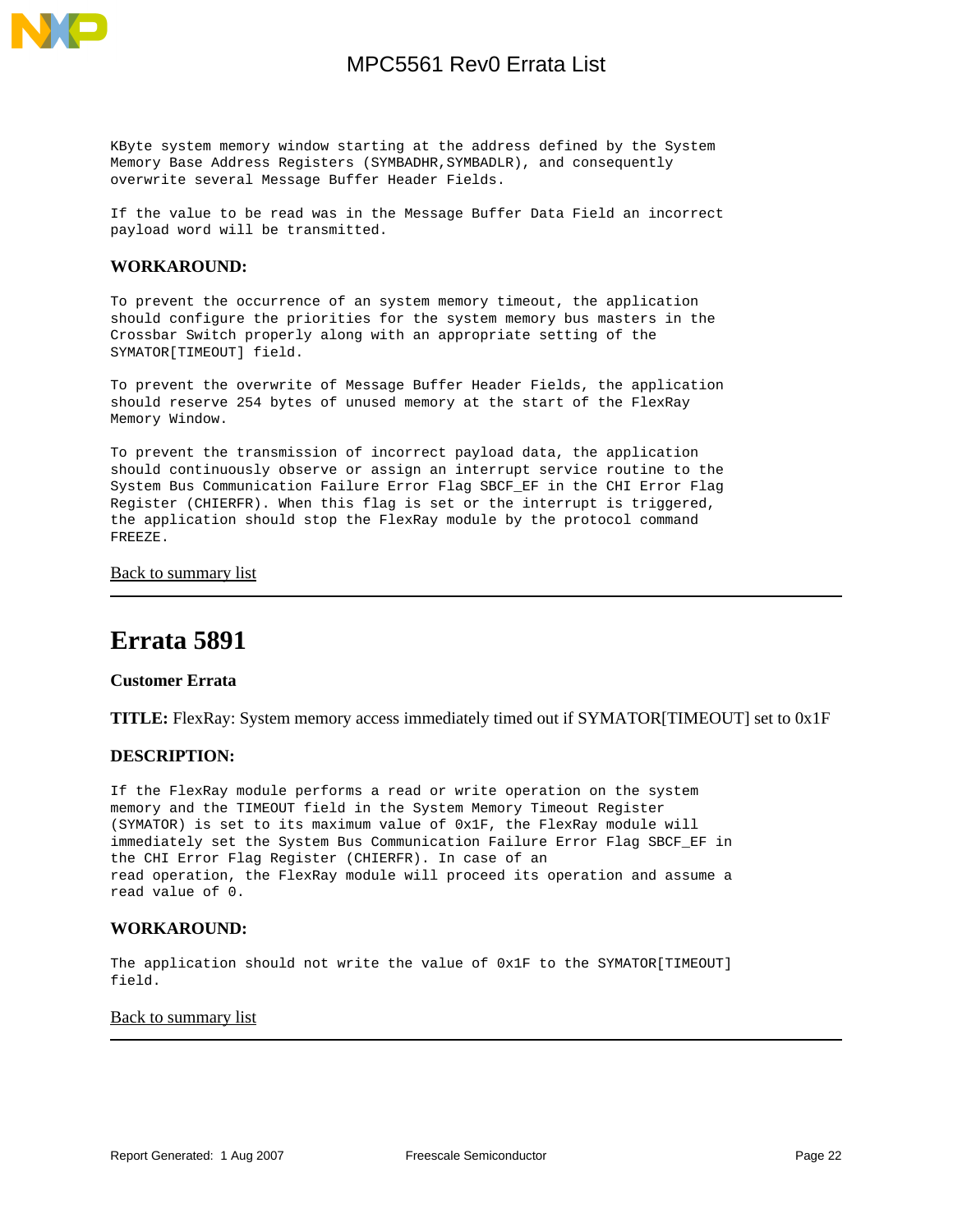<span id="page-22-0"></span>

### **Customer Information**

**TITLE:** MPC5561: SIU\_MIDR[PARTNUM] is 5561, [MASKNUM] is 0x00, DID[PIN]=0x161

### **DESCRIPTION:**

The part number field in the MCU Identification Register (SIU\_MIDR[PARTNUM]) is 0x5561. The initial mask revision number (SIU\_MIDR[MASKNUM]) is 0x00. The Part Number Identification field in the Nexus Port Controller Device Identification Register/JTAGC Identification (NPC\_DID[PIN]) is 0x161.

### **WORKAROUND:**

Software should be aware that the SIU\_MIDR[MASKNUM] field can change in the future. Tools should be aware of the JTAGC\_ID/NPC\_DID[PIN]. In addition, tools should be aware that the revision number in the JTAG and Nexus ID could change in the future (JTAGC\_ID/NPC\_DID[PRN]).

[Back to summary list](#page-1-0)

## <span id="page-22-1"></span>**Errata 4387**

### **Customer Errata**

**TITLE:** MPC5561: VSTBY pin current is higher than expected

### **DESCRIPTION:**

The VSTBY pin does not meet data sheet values for standby current at 25C or  $85C$ 

### **WORKAROUND:**

Expect that at least 50 uA of additional current will be required on the power supply for the VSTBY pin compared to specified values, Alternately if no standby functionality required, connect Vstby pin to ground.

### [Back to summary list](#page-1-0)

## <span id="page-22-2"></span>**Errata 1800**

**Customer Information**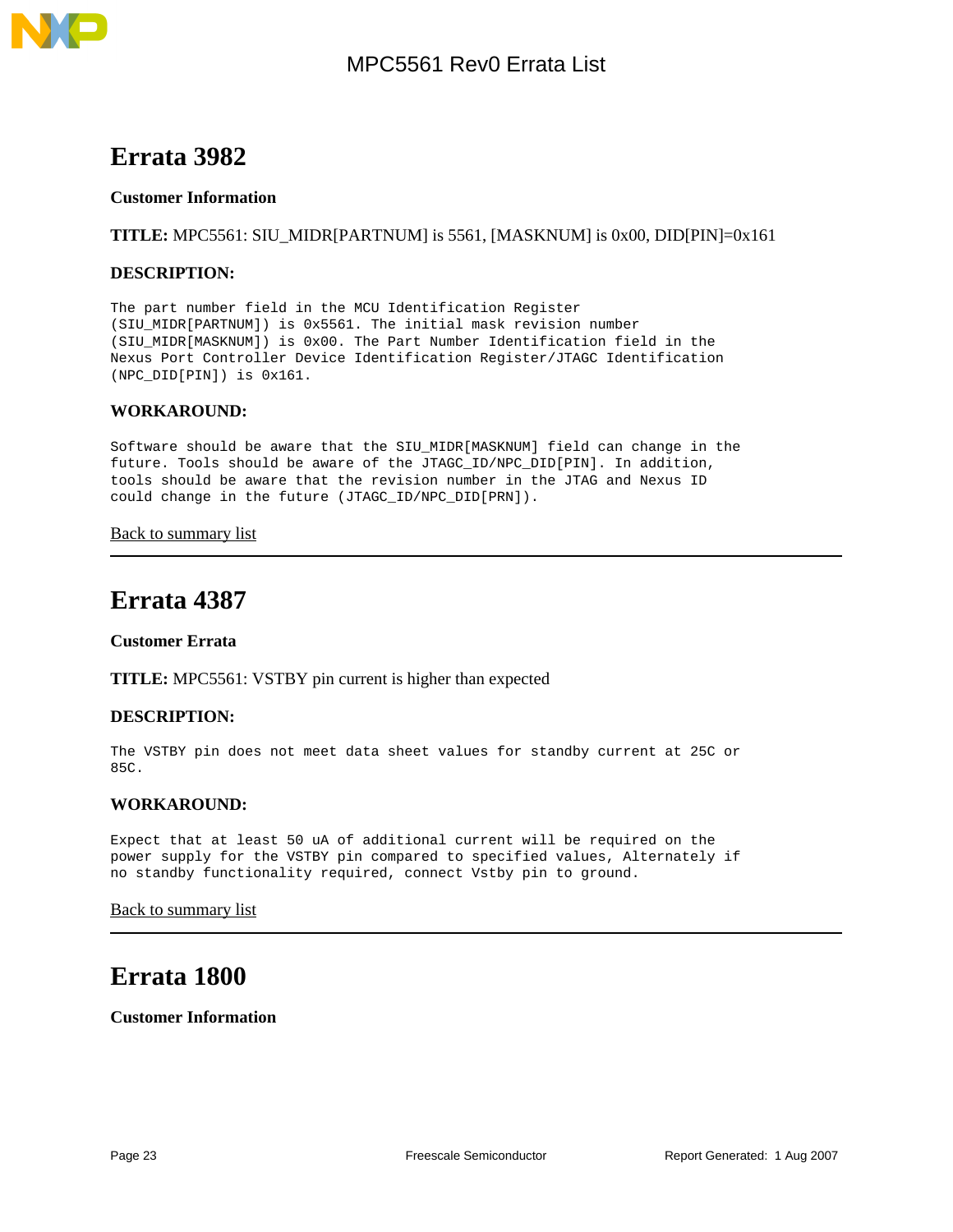

### **TITLE:** NPC: MCKO\_DIV can be set to 0x0 (1X MCKO)

### **DESCRIPTION:**

The Nexus Port Controller Port Configuration Register MCKO Divider bits (NPC\_PCR[MCKO\_DIV]) can be set to 0b000 to select a 1X clock rate as the Nexus Auxiliary output port frequency for the MCKO and MDO pins. Note: Depending on the system frequency, this may force the MCKO and MDO pins to switch at a frequency higher than can be supported by the pins. This frequency is 80 MHz, unless specified in the device electrical specification of the Nexus MCKO and MDO pins.

### **WORKAROUND:**

Insure that the maximum operating frequency of the MDO and MCKO pins is not violated if the NPC\_PCR[MCKO\_DIV] is set to 0b000.

Note: tools may not support 1X mode. Check with your tool vendor.

[Back to summary list](#page-1-0)

## <span id="page-23-0"></span>**Errata 108**

#### **Customer Errata**

**TITLE:** NZ6C3: No indication of an exception causing a Nexus Program Trace (PT) message as opposed to a retired branch instruction causing a PT message.

### **DESCRIPTION:**

The e200z6 core Nexus (NZ6C3) transmits a Program Trace Indirect Branch message without indicating if the message was sent due to a taken branch or due to an exception. The instruction count for an exception is 1 less than a normal indirect branch. The result is that program trace reconstruction can be off by one instruction.

### **WORKAROUND:**

Trace reconstruction tools should be aware that the I-CNT is different for Exceptions than for Indirect Branches. The tool may need to know (from the user or by parsing registers) the exception handler addresses from the Interrupt vector prefix register (IVPR) and the Interrupt vector offset registers (IVORxx). Users also should not jump directly to interrupt handler addresses. Tools can then differentiate between exceptions and indirect branches.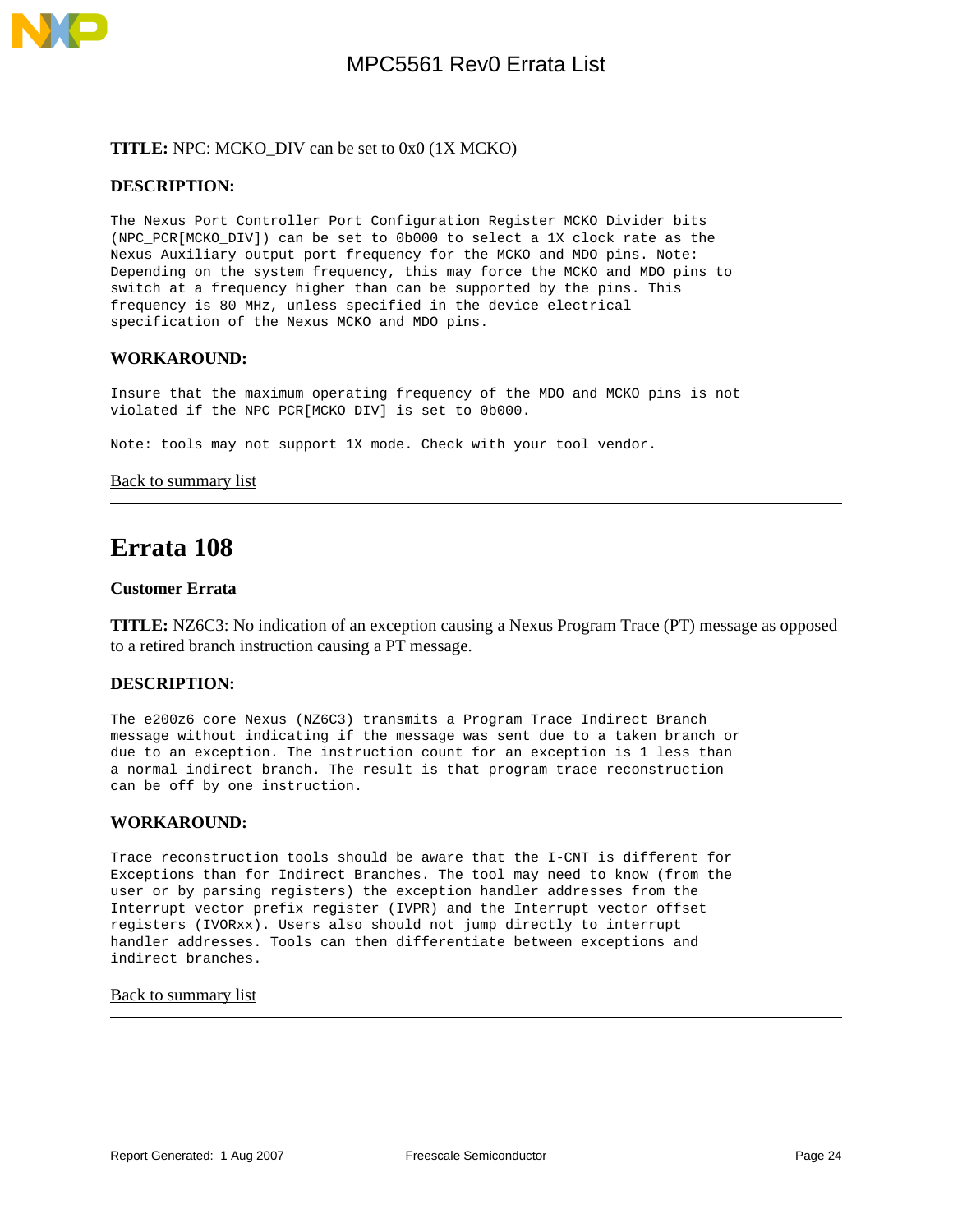

<span id="page-24-0"></span>

### **Customer Errata**

### **TITLE:** NZ6C3: RDY requires TCK to transition

### **DESCRIPTION:**

The Nexus/JTAG Read/Write Access Control/Status Register (RWCS) write (to begin a read access) or the write to the Read/Write Access Data Register (RWD)(to begin a write access) does not actually begin its action until 1 JTAG clock (TCK) after leaving the JTAG Update-DR state. This prevents the access from being performed and therefore will not signal its completion via the READY (RDY) output unless the JTAG controller receives an additional TCK.

### **WORKAROUND:**

When using the RDY signal to indicate the end of a Nexus read/write access, ensure that TCK continues to run for at least 1 TCK after leaving the Update-DR state. This can be just a TCK with TMS low while in the Run-Test/Idle state or by continuing with the next Nexus/JTAG command.

### [Back to summary list](#page-1-0)

## <span id="page-24-1"></span>**Errata 2273**

### **Customer Information**

**TITLE:** NZ6C3: No sync message generated after 255 direct branch messages in history mode

### **DESCRIPTION:**

When using the branch history mode of direct branch program trace in the e200z6 core, a synchronization message is not transmitted after 255 program trace messages in a row. This will occur if resource full messages are sent and not counted for triggering a sync message indicating that the branch history fields are full. The resouce full message is generated when more than 31 direct branches occur without an indirect branch or exception.

### **WORKAROUND:**

Debuggers should account for the possibility that more than 255 messages could be received without a program trace synchronization message by keeping track of the last known program trace address prior to branch history resource full messages.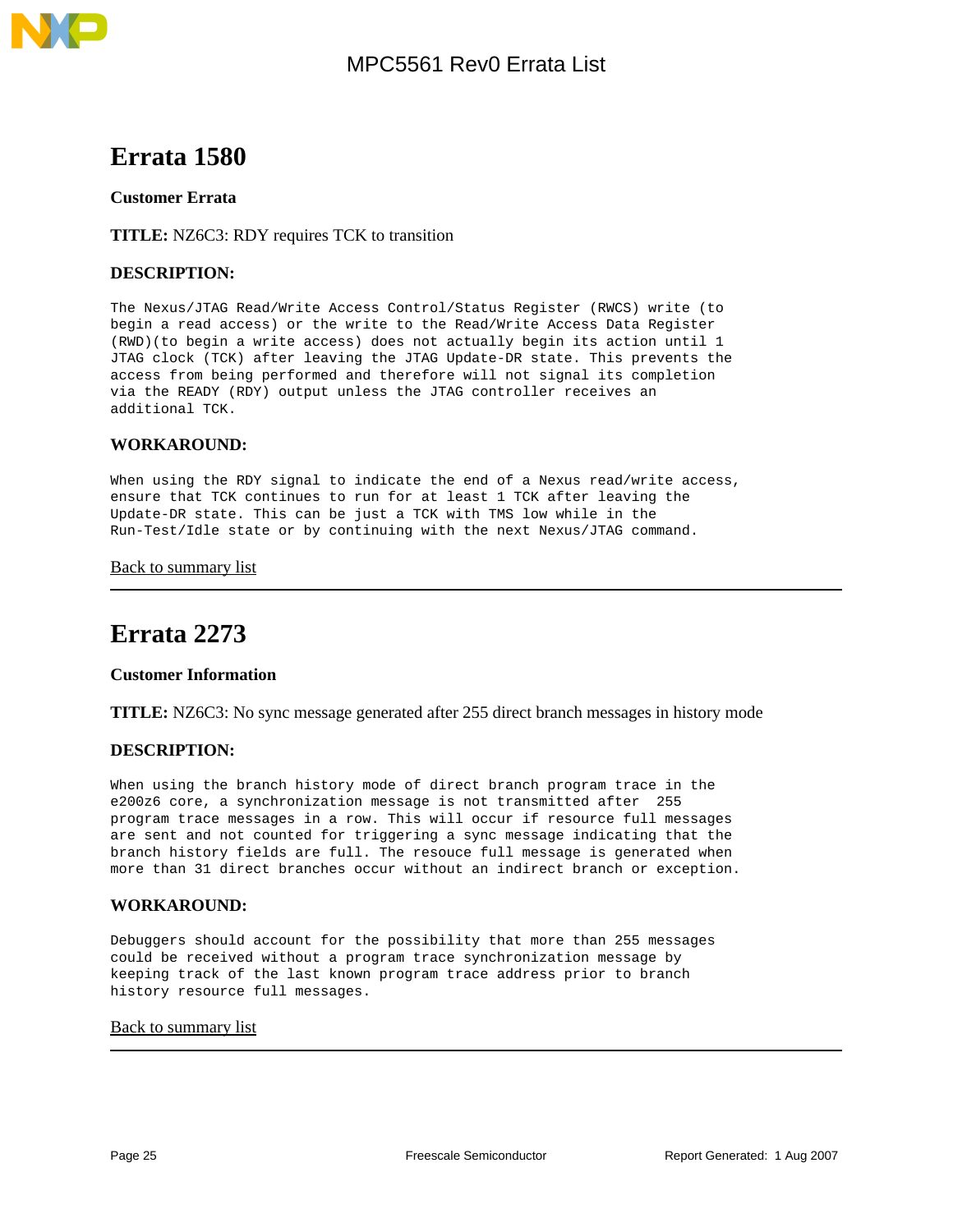

<span id="page-25-0"></span>

### **Customer Information**

**TITLE:** NZ6C3: Data Trace of stmw instructions may cause overruns

### **DESCRIPTION:**

If Nexus data trace is enabled on a section of memory that is loaded or stored with a store multiple word (stmw), or load multiple word (lmw for data read traces), an overrun condition could occur, even if the stall on overrun feature is enabled (NZ6C3\_DC1[OVC]=0b011). Stalls can only occur on instruction boundaries. The stmw/lmw instructions can generate up to 16 Nexus trace messages with a single instruction. If there are not 16 queue locations available, an overflow will occur. Stall mode does not stall the core until there are only four locations available in the e200 Nexus message queue. Therefore if a stmw/lmw generates more than four messages or if additional Nexus messages are generated, the queue will overflow. The stmw/lmw instructions load or store two 32-bit registers at a time (64-bit stores/loads) if an even number of registers are selected.

### **WORKAROUND:**

If stall mode is enabled (NZ6C3\_DC1[OVC]=0b011), limiting store multiple word instruction in a data trace region to store/load 8 registers or less, will improve the chances that an overrun will not occur, but this is dependent on other messages that could be generated simultaneously with the data trace messages. If stall mode is disabled, or stmw instructions with more than 8 registers are stored, accept overruns in the data and program trace flow.

### [Back to summary list](#page-1-0)

## <span id="page-25-1"></span>**Errata 63**

### **Customer Information**

**TITLE:** Pad Ring: Possible poor system clock just after POR negation.

### **DESCRIPTION:**

The pins RSTCFG\_B and PLLCFG[0:1] select one of three PLL modes or allows a clock to be injected, bypassing the PLL. When Power On Reset (POR) negates, if the transitions on these pins selects the bypass mode, a poor clock on EXTAL can provide a poor clock to MCU logic no longer reset by POR. The state of that logic can be corrupted.

### **WORKAROUND:**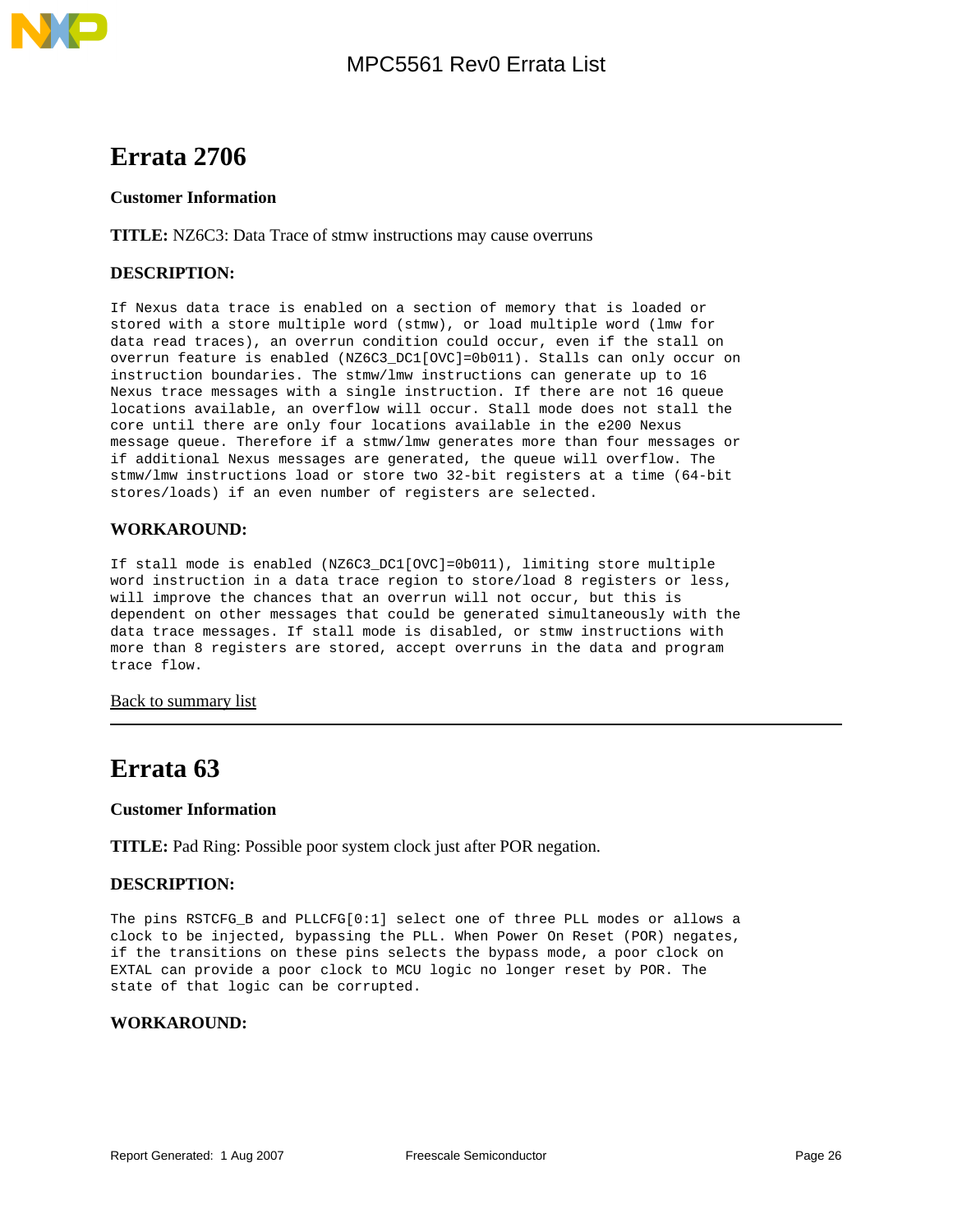

If the default PLL and Boot configuration (external crystal reference and boot from internal flash) will be used, then negate the RSTCFG pin (=1). For any other configuration, depending on the final mode required, the pins must have the following values on the pins when the internal POR negates.

| Final Mode           | RSTCFG B PLLCFG[0] PLLCFG[1] |  |
|----------------------|------------------------------|--|
| default              |                              |  |
| external reference 0 |                              |  |
| external crystal     |                              |  |
| dual controller      |                              |  |

After POR negates, the RSTCFG\_B and PLLCFG[0:1] can be changed to their final value, but should avoid switching through the 0,0,0 state on these pins. See application note AN2613 "MPC5554 Minimum Board Configuration" for one example off the external configuration circuit.

### [Back to summary list](#page-1-0)

## <span id="page-26-0"></span>**Errata 64**

### **Customer Information**

**TITLE:** Pad Ring: RSTOUT is 3-stated during the power-on sequence.

### **DESCRIPTION:**

RSTOUT\_B is 3-stated during power on reset.

### **WORKAROUND:**

Connect an external pull device to RSTOUT\_B during power on reset. This should be pull-down unless an external reset configuration circuit is being used, in which case it should be pull-up. Refer to AN2613 'MPC5554 Minimum Board Configurations' for further information.

**[Back to summary list](#page-1-0)** 

## <span id="page-26-1"></span>**Errata 3545**

### **Customer Errata**

**TITLE:** Pad Ring: FlexRay pins changed to MH type

### **DESCRIPTION:**

To meet the specified speed on the FlexRay interface for channel B pins FR\_TX\_B and FR\_TX\_B\_EN, the pad type was changed to a MH type pad. Other MPC55XX parts that implement FlexRay may have other pad types or have a different pad used for these functions.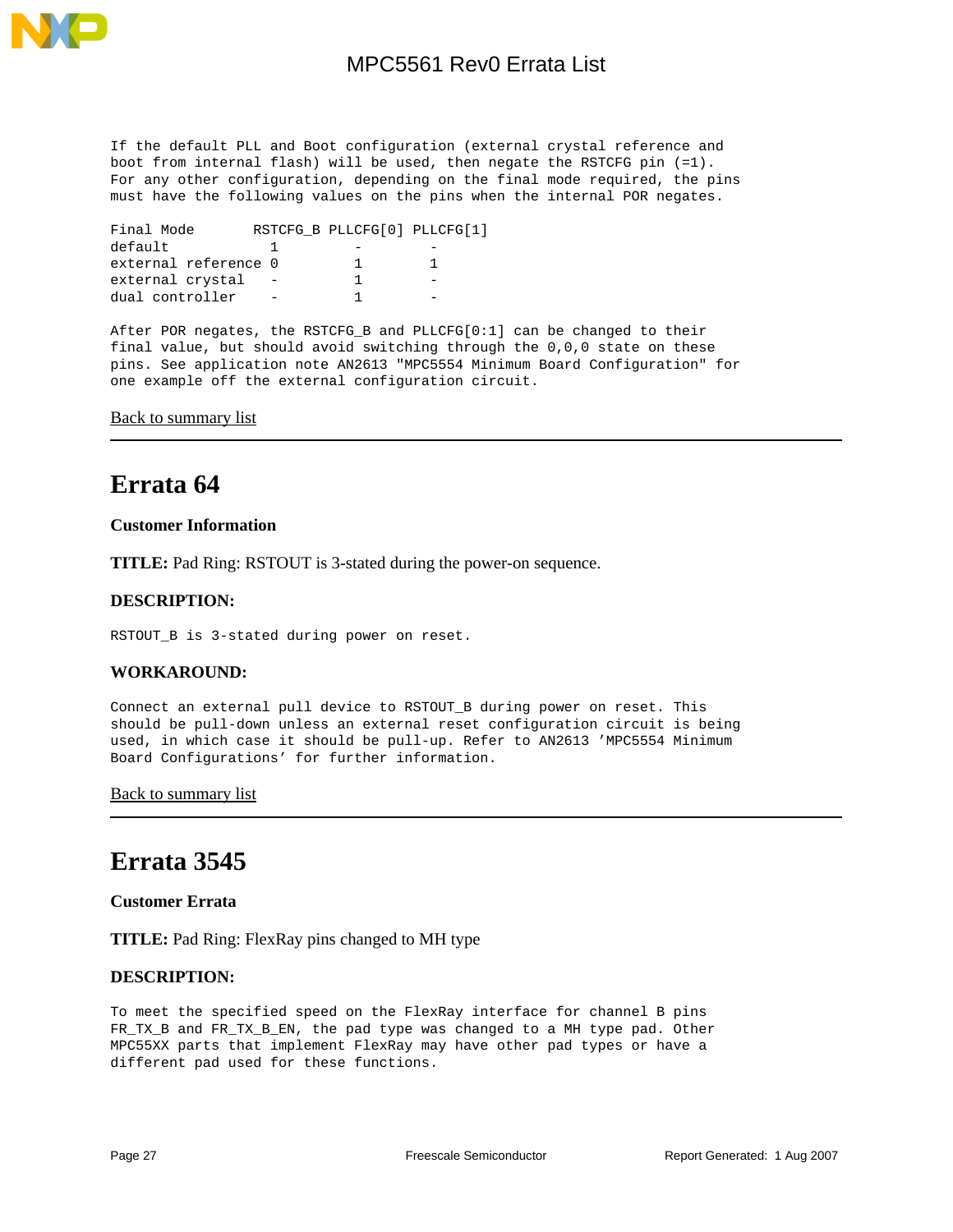

#### **WORKAROUND:**

Refer to the specific device reference manual and errata sheet for details on the specific implementation for any other MPC5500 device. Exact drop-in replacement may not be available for this feature.

[Back to summary list](#page-1-0)

### <span id="page-27-0"></span>**Errata 3644**

#### **Customer Information**

**TITLE:** Pad Ring: SCI\_A available on CAN\_A pins (GPIO[83:84])

### **DESCRIPTION:**

The Serial Interface (SCI\_A) transmit (TX) and receive (RX) functions have been added to the pin multiplexer on the GPIO83/CAN\_A\_TX and GPIO84/CAN\_A\_RX pins and can be selected in the Pad Configuration Registers.

#### **WORKAROUND:**

Do not use the SCI\_A TX and RX functions on the CAN\_A pins if backwards hardware compatibility is required with previously defined devices (MPC5534, MPC5553, and MPC5554). The SCI\_A TX and RX can be selected by setting the Pin Assignment bits of the Pad Configuration Register to 0b10 (PCR83 and PCR84).

#### **[Back to summary list](#page-1-0)**

## <span id="page-27-1"></span>**Errata 4381**

#### **Customer Information**

#### **TITLE:** Pad Ring: Pin behavior during power sequencing

#### **DESCRIPTION:**

The power sequence pin states table in the device data sheet (electrical specification) did not specify the influence of the weak pull devices on the output pins during power up. When VDD is sufficiently low to prevent correct logic propagation, the pins may be pulled high to VDDE/VDDEH by the weak pull devices.

At some point prior to exiting the internal power-on reset state, the pins will go high-impedance until POR is negated.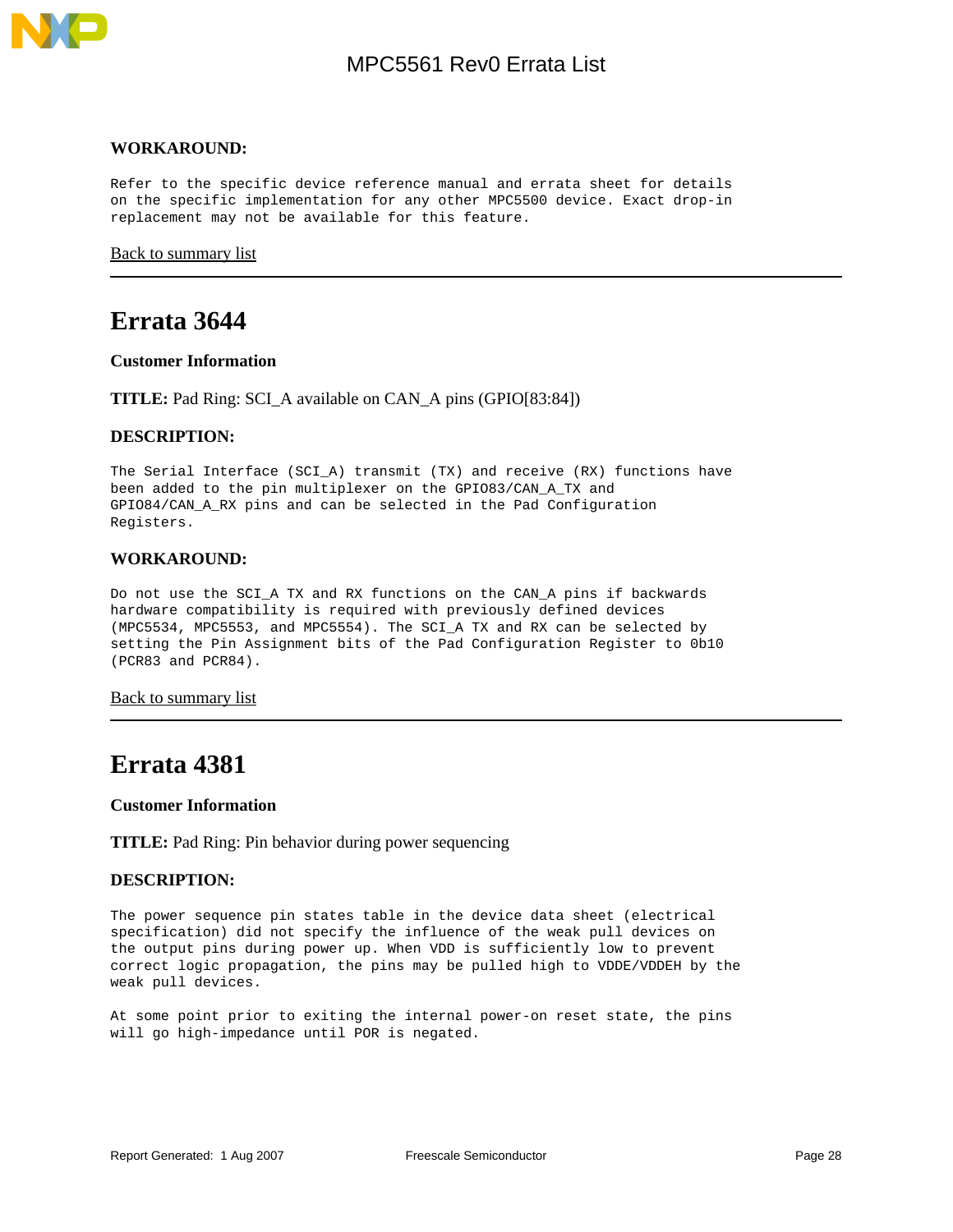

When the internal POR state is negated, the functional state during reset will apply and weak pull devices (up or down) will be enabled as defined in the device Reference Manual.

### **WORKAROUND:**

The best solution is to minimize the ramp time of the VDD supply to a time period less than the time required to enable external circuitry connected to the device outputs.

**[Back to summary list](#page-1-0)** 

## <span id="page-28-0"></span>**Errata 2854**

### **Customer Information**

**TITLE:** SIU: ECCR[ENGDIV] field extended to eight bits

### **DESCRIPTION:**

Two additional bits (bits 15:16) have been added to the divider (ENGDIV) for the Engineering Clock (ENGCLK) in the External Clock Control register (SIU\_ECCR).

### **WORKAROUND:**

For backwards compatibility to other devices either do not use the extra two bits, otherwise software will only be compatiable on devices that include these two extra bits for the divider.

#### **[Back to summary list](#page-1-0)**

## <span id="page-28-1"></span>**Errata 3276**

#### **Customer Information**

**TITLE:** SIU: ENGCLK alternate source select bit added to SIU\_ECCR

### **DESCRIPTION:**

An alternate source selection bit has been added to the System Integration Unit External Clock Control Register (SIU\_ECCR[ENGSSEL], bit 24) to select the clock source that drives the Engineering Clock (ENGCLK) pin through the engineering clock divider from either the system clock or the EXTAL frequency.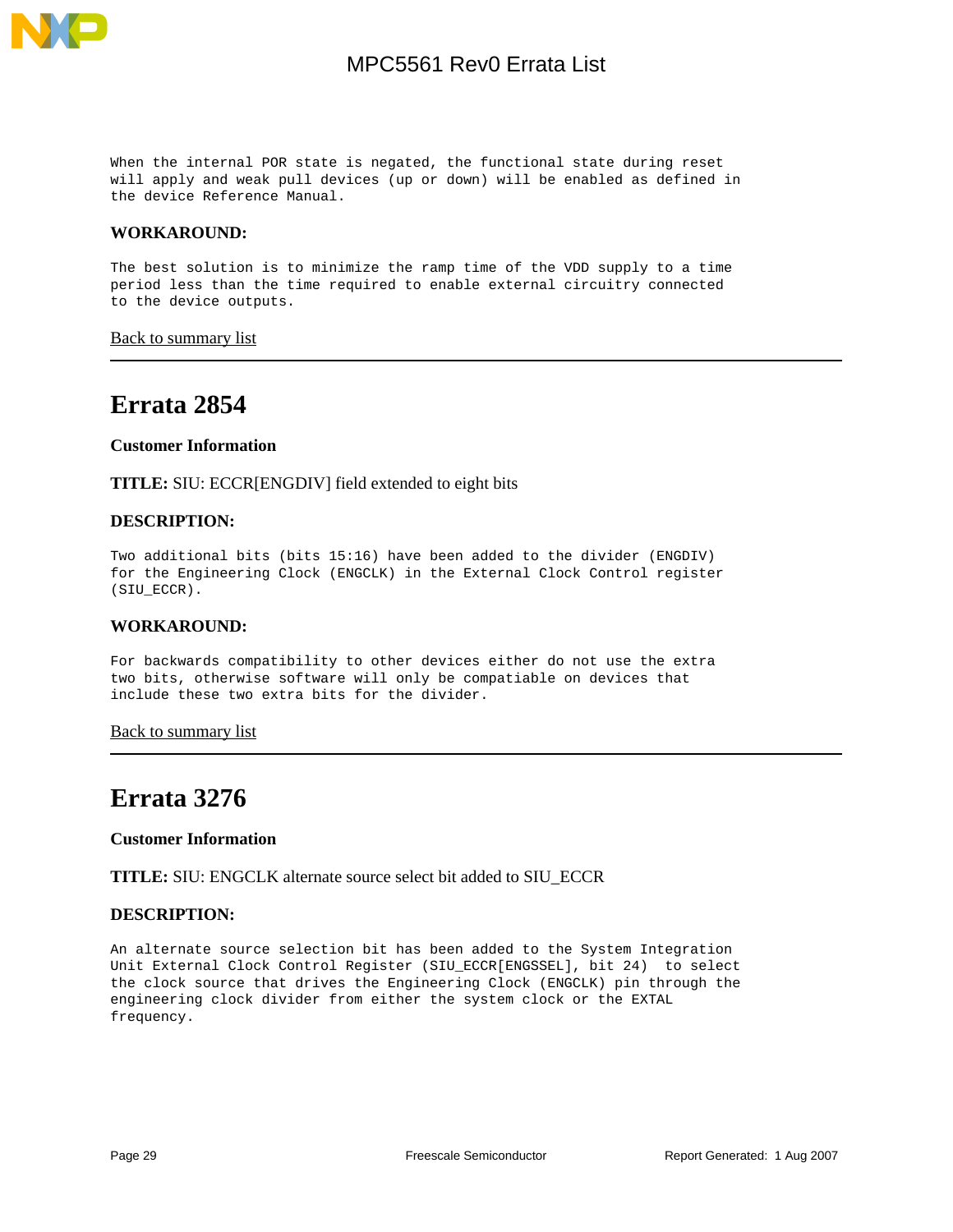

### **WORKAROUND:**

Set the SIU\_ECCR[ENGSSEL] to 0b1 to enable the select the crystal (or external clock on EXTAL) as the source of the ENGCLK divider. Setting the bit to 0b0 will select the system clock to the engineering clock divider (backwards compatible).

[Back to summary list](#page-1-0)

### <span id="page-29-0"></span>**Errata 3685**

### **Customer Information**

**TITLE:** SIU: CRSE bit added to the SIU Configuration Register

### **DESCRIPTION:**

A new bit was added to the System Integration Unit to disable driving both the normal external bus and the calibration bus interface.

The Calibration Reflection Suppression Enable (SIU\_CCR[CRSE]) bit enables the suppression of reflections from the External Bus Interface's calibration bus onto the non-calibration bus. The EBI drives some outputs to both the calibration and non-calibration busses. When CRSE is asserted (0b1), the values driven onto the calibration bus pins will not be reflected onto the non-calibration bus pins. When CRSE is negated (0b0), the values driven onto the calibration bus pins will be reflected onto the non-calibration bus pins. CRSE only enables reflection suppression for non-calibration bus pins that do not have a negated state to which the pins return at the end of the access. CRSE does not enable reflection suppression for the non-calibration bus pins that have a negated state to which the pins return at the end of an access. Those reflections always are suppressed. Furthermore, the suppression of reflections from the non-calibration bus onto the calibration bus is not enabled by CRSE. Those reflections also always are suppressed.

### **WORKAROUND:**

Set the CRSE bit in the SIU\_CCR to prevent signals on the calibration bus from being reflected onto the normal external bus interface.

#### [Back to summary list](#page-1-0)

### <span id="page-29-1"></span>**Errata 507**

### **Customer Information**

**TITLE:** e200z6: Core renamed from e500z6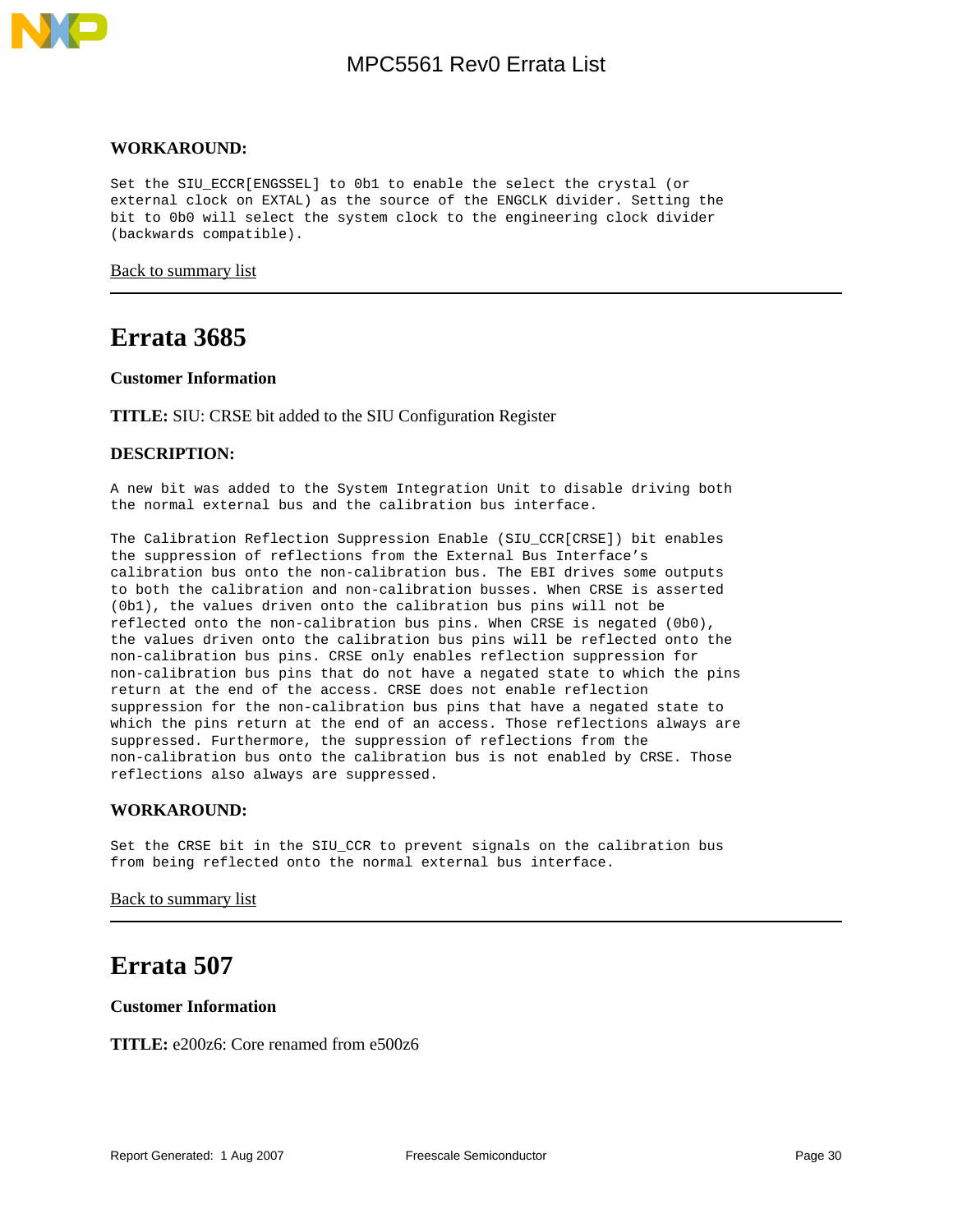

#### **DESCRIPTION:**

The name of the main processing core has been changed from the e500z6 to the e200z6.

### **WORKAROUND:**

Expect the new name for the e200z6 core in documentation.

[Back to summary list](#page-1-0)

### <span id="page-30-0"></span>**Errata 2312**

### **Customer Information**

**TITLE:** e200z6: MMU has 32 Table Entries

### **DESCRIPTION:**

Initial documentation for the MPC5554 stated that there would be only 24 table entries in the e200z6 core Memory Managment Unit (MMU). Actually, 32 entries were implemented and will remain in the future e200z6 devices.

#### **WORKAROUND:**

All 32 of the MMU table entries can be used.

#### [Back to summary list](#page-1-0)

### <span id="page-30-1"></span>**Errata 3565**

#### **Customer Information**

**TITLE:** e200z6: Way Access Mode bit added to the Cache

### **DESCRIPTION:**

A new feature has been added to the e200 Cache to allow the cache ways to be completely disabled if not enabled specifically for either data or instruction use. Setting the Way Access Mode (WAM, bit 10) in the Level 1 Cache Control and Status register 0 (L1CSR0) completely disables look ups in ways that are not specifically disabled by the Additional Way Instruction Disable (AWID), Way Instruction Disable (WID), Additional Way Data Disable (AWDD), and Way Data disable (WDD) fields(L1CSR0[WAM]=0b1). Note the AWID and AWDD bits are not available on devices with 8K of cache.

#### **WORKAROUND:**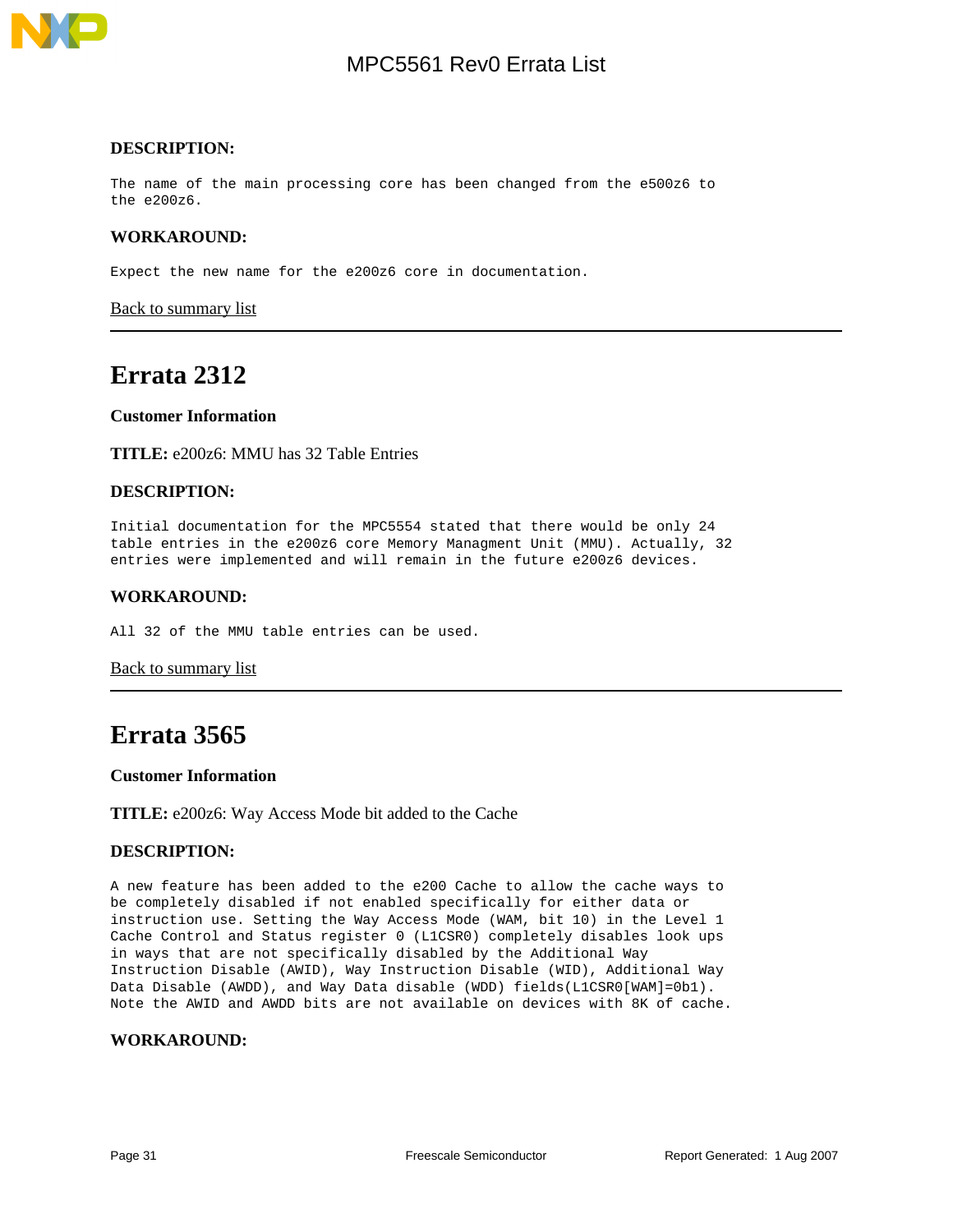

For future compatibility (with devices that support the WAM bit), set the WAM bit when writing to the L1CSR0. On devices that do not support WAM, writing this bit has no affect and will read back as cleared (0b0). This allows software to be written to take advantage of WAM capability on devices that will support it. Setting WAM will reduce the operating power consumption of the cache on devices that support WAM.

[Back to summary list](#page-1-0)

## <span id="page-31-0"></span>**Errata 3568**

### **Customer Information**

**TITLE:** e200z6: Cache can be configured as 4-way by 256 or 8-way by 128

### **DESCRIPTION:**

A new feature has been added to the e200 Cache to select the configuration of the cache as either 4 or 8 cache ways. Setting the Cache Organization bit (CORG, bit 27) in the Level 1 Cache Control and Status register 0 (L1CSR0) changes the cache from 8 ways of 128 sets (L1CSR0[CORG]=0b0) to 4 ways of 256 sets each (L1CSR0[CORG]=0b1). This reduces the number of ways that must accessed in parallel by the core when a data or instruction is accessed in the cache. This reduces the power requirements of the cache.

### **WORKAROUND:**

For future compatibility (with devices that support the CORG bit), set the CORG bit when writing to the L1CSR0. On devices that do not support CORG, writing this bit has no affect and will read back as cleared (0b0). This allows software to be written to take advantage of CORG capability on devices that will support it. The CORG can be set to reduce the operating power consumption of the cache by organizing the cache as 4 ways of 256 sets.

**[Back to summary list](#page-1-0)** 

## <span id="page-31-1"></span>**Errata 4075**

**Customer Information**

**TITLE:** e200z6: VLE added to core

**DESCRIPTION:**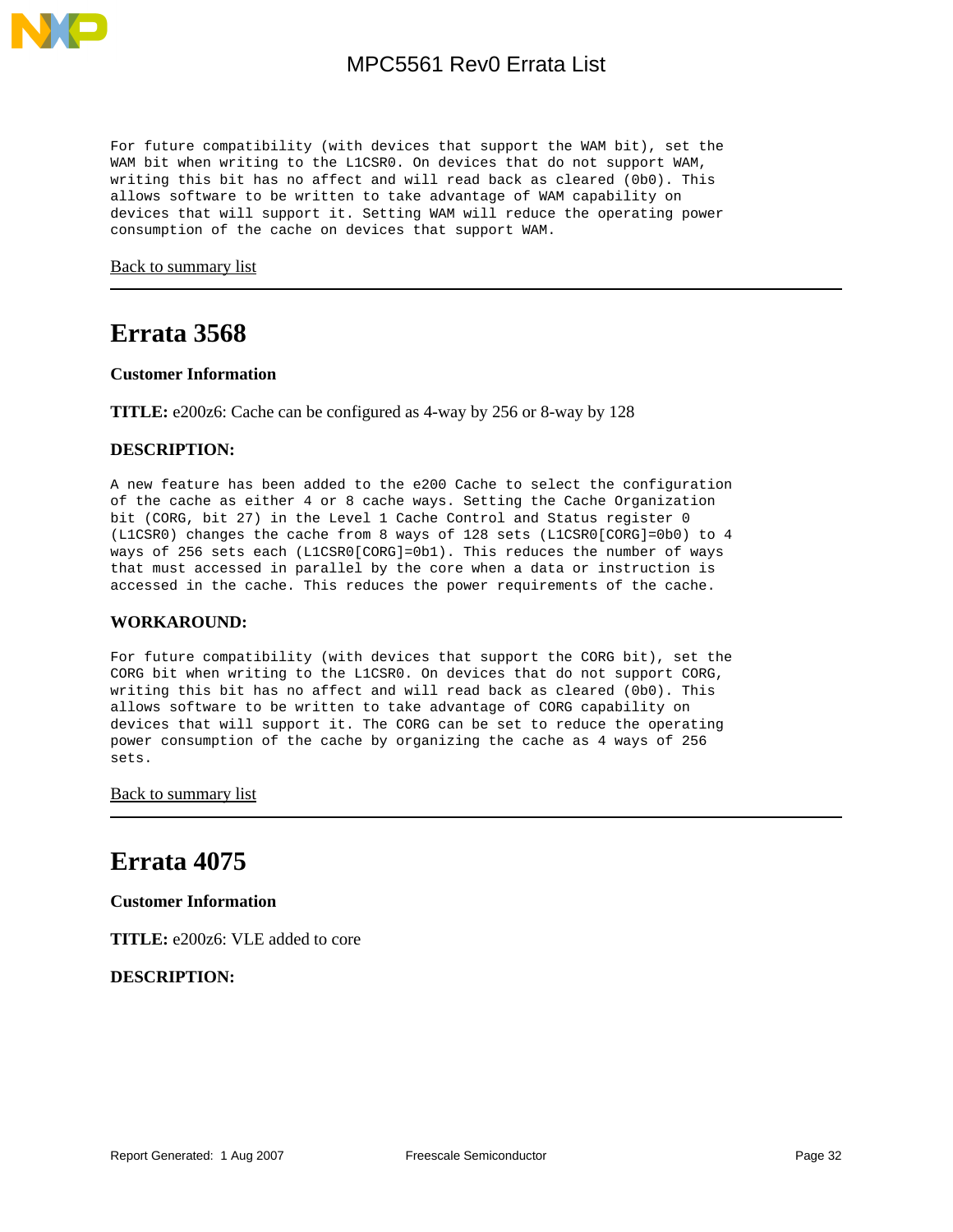

An optional Variable Length Encoded (VLE) instruction set has been added to the e200z6 core. VLE is an alternate instruction set that includes both 16-bit and 32-bit instruction encodings. Additional bits have been added to several registers to support this mode of operation. See the "e200z6 with VLE" addendum to the "e200z6 Reference Manual" for complete details on the instruction set and register bits. The addendum is available at: http://www.freescale.com/files/32bit/doc/ref\_manual/e200z6RMAD1.pdf

### **WORKAROUND:**

Insure that the device in use implements VLE before executing code from a page defined as VLE in a Memory Management Unit's table entry.

[Back to summary list](#page-1-0)

## <span id="page-32-0"></span>**Errata 5256**

#### **Customer Information**

**TITLE:** e200z6: New SPE Instructions Added

### **DESCRIPTION:**

e200z6 cores that support VLE also have additional instructions available in the traditional PowerPC instruction set.

```
The following SPE instructions have been added:
evfsmadd - Vector Floating-Point Single-Precision Multiply-Add
evfsnmadd - Vector Floating-Point Single-Precision Negative Multiply-Add
evfsmsub - Vector Floating-Point Single-Precision Multiply-Subtract
evfsnmsub - Vector Floating-Point Single-Precision Negative
Multiply-Subtract
efsmadd - Floating-Point Single-Precision Multiply-Add
efsnmadd - Floating-Point Single-Precision Negative Multiply-Add
efsmsub - Floating-Point Single-Precision Multiply-Subtract
efsnmsub - Floating-Point Single-Precision Negative Multiply-Subtract
```
In addition, the restriction of doubleword alignment (64-bit) for SPE load/store instructions has been removed.

#### **WORKAROUND:**

For backwards compatibility to devices that do not support VLE, do not use these new SPE instructions. Compilers may provide a switch to allow or to not allow use of these additional instructions in assembly code.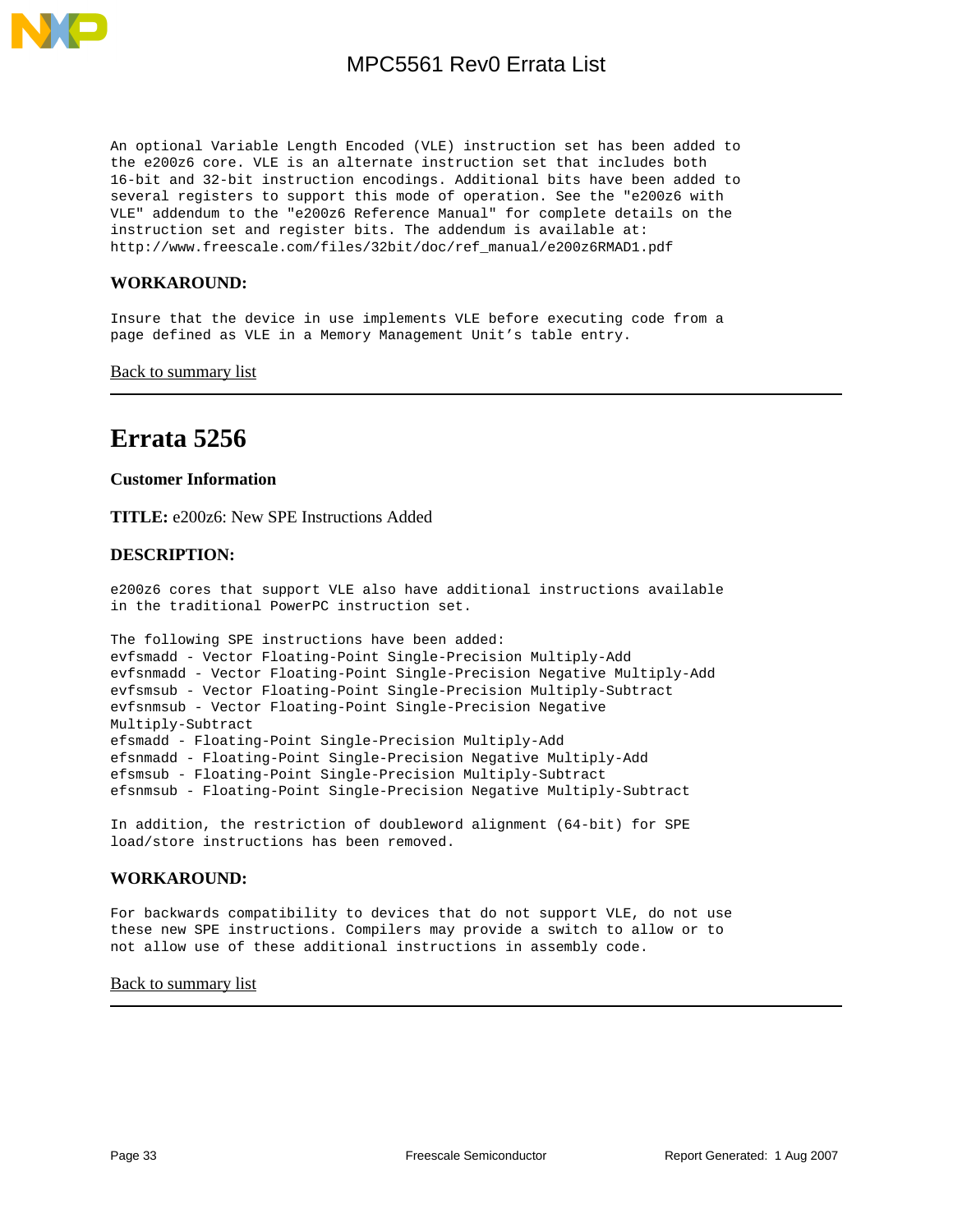<span id="page-33-0"></span>

### **Customer Errata**

**TITLE:** eDMA: BWC setting may be ignored between 1st and 2nd transfers and after the last write of each minor loop.

### **DESCRIPTION:**

The eDMA Transfer Control Descriptor Bandwidth Control field setting may be ignored between 1st and 2nd transfers and after the last write of each minor loop. This will occur if the source and destination sizes are equal. This behaviour is a side effect of measures designed to reduce start-up latency. Reference Manuals may fail to mention this behaviour.

### **WORKAROUND:**

There are 2 possible workarounds:

1) Adjust the Transfer Control Descriptor (TCD) to make the source size not equal to the destination sizes (i.e. ssize = 16 bit, dsize = 32 bit). This delays the write which allows BWC[0:1] arriving from the TCD to be considered in the execution pipeline during start-up.

2) Adjust the TCD so the channel executes a single read/write sequence and then retires. In addition, the channel can be configured to execute a minor loop link to itself which will restart the channel after arbitration and channel start-up latency. The total number of bytes transferred can be controlled by the major loop count.

[Back to summary list](#page-1-0)

## <span id="page-33-1"></span>**Errata 2305**

**Customer Errata**

**TITLE:** eMIOS: OPMWC unable to produce close to 100% duty cycle signal

### **DESCRIPTION:**

The Center Aligned Output Pulse Width Modulation with Dead-time Mode (OPWMC) of the eMIOS module does not function correctly if the trailing edge dead time is programmed to a value outside of the current cycle time. The OPWMC mode requires that matches occur in the specific order: A, A, and then B, where the first A must match on the up count of the modulus counter, the second A match occurs on the down count of the modulus counter, and the B match occurs on the internal counter. If the programmed B match value is greater than the time required for the modulus counter to count down from the second A match and then up to the first A match of the next cycle, the first A match of the next cycle will be missed and the mode will not function correctly from that point on.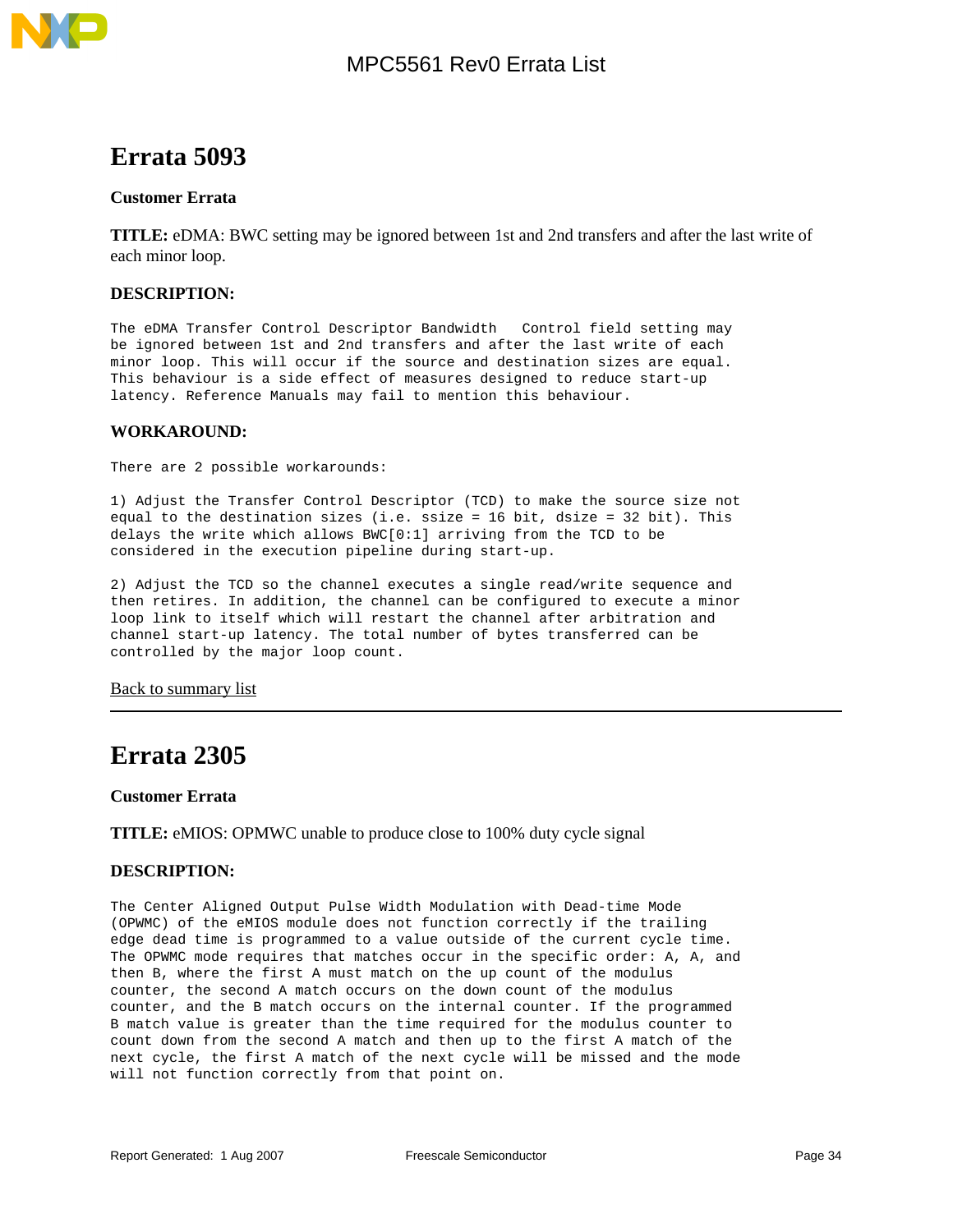

### **WORKAROUND:**

Configure the selected modulus counter time base and the internal counter of the channel in OPWMC mode to count at the same rate. Program the value of the B match (dead time) to a value less than 2 times the programmed A match value.

[Back to summary list](#page-1-0)

### <span id="page-34-0"></span>**Errata 1742**

#### **Customer Information**

**TITLE:** eQADC: 50% reference channels reads 20 mv low

### **DESCRIPTION:**

The equation given for the definition of the 50% reference channel (channel 42) of the Enhanced Queued Analog to Digital Converter (eQADC) is not correct. The 50% reference point will actually return approximately 20mV (after calibration) lower than the expected 50% of difference between the High Reference Voltage (VRH) and the Low Reference Voltage (VRL).

### **WORKAROUND:**

Do not use the 50% point to calibrate the ADC. Only use the 25% and 75% points for calibration.

After calibration, software should expect that the 50% Reference will read 20 mV low (2032 +/-4 counts).

[Back to summary list](#page-1-0)

## <span id="page-34-1"></span>**Errata 2878**

#### **Customer Information**

**TITLE:** eQADC: conversions of muxed digital/analog channels close to the rail

#### **DESCRIPTION:**

If the VDDEH9 and the VDDA power supplies are at different voltage levels, the input clamp diodes on the multiplexed digital and analog signals (AN12, AN13, AN14, and AN15) will clamp to the lower of the two supplies.

If VDDEH9 is lower than the VDDA, conversions on these channels will not obtain full scale readings if voltage is close the the VDDA voltage.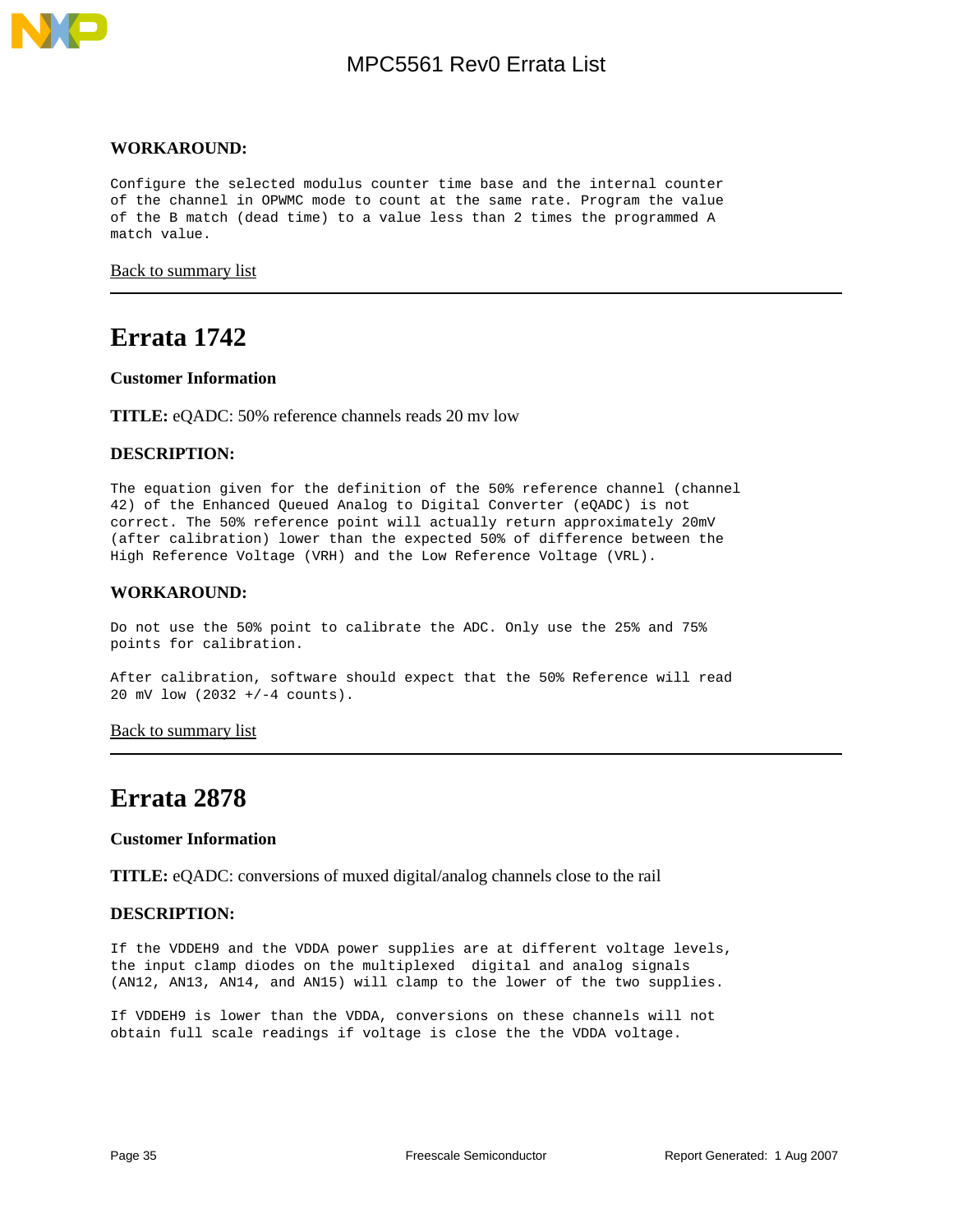

#### **WORKAROUND:**

When multiplexed digital/analog signals are used as analog inputs, connect VDDEH9 to VDDA and do not use any of the digital functions multiplexed on these pins.

[Back to summary list](#page-1-0)

## <span id="page-35-0"></span>**Errata 4050**

#### **Customer Information**

**TITLE:** eQADC: Leakage if any other supply/pin is greater than 0.6V above VDDA

### **DESCRIPTION:**

Additional leakage could occur if any pin or power supply on the device (except VSTBY) is greater than 0.6 volts above the VDDA supply, including during power off conditions. The leakage will be to the VDDA supply. This leakage path is active only after the VDDA supply is powered. The leakage path remains active until internal POR is asserted.

### **WORKAROUND:**

Expect higher leakages until the voltages are reduced to within 0.6 volts of the voltage on VDDA.

[Back to summary list](#page-1-0)

### <span id="page-35-1"></span>**Errata 3819**

#### **Customer Information**

**TITLE:** eQADC : 25% calibration channel sampling requires at least 64 sampling cycles

### **DESCRIPTION:**

The 25%\*(VRH-VRL) calibration channel (ADC channel 44) will not convert to specification with an ADC sample time less than 64 cycles.

### **WORKAROUND:**

For accurate calibration, the 25% calibration channel should be converted using the Long Sample Time (LST) setting for either 64 or 128 ADC sample cycles in the ADC Conversion Command Message (LST = 0b10 or 0b11).